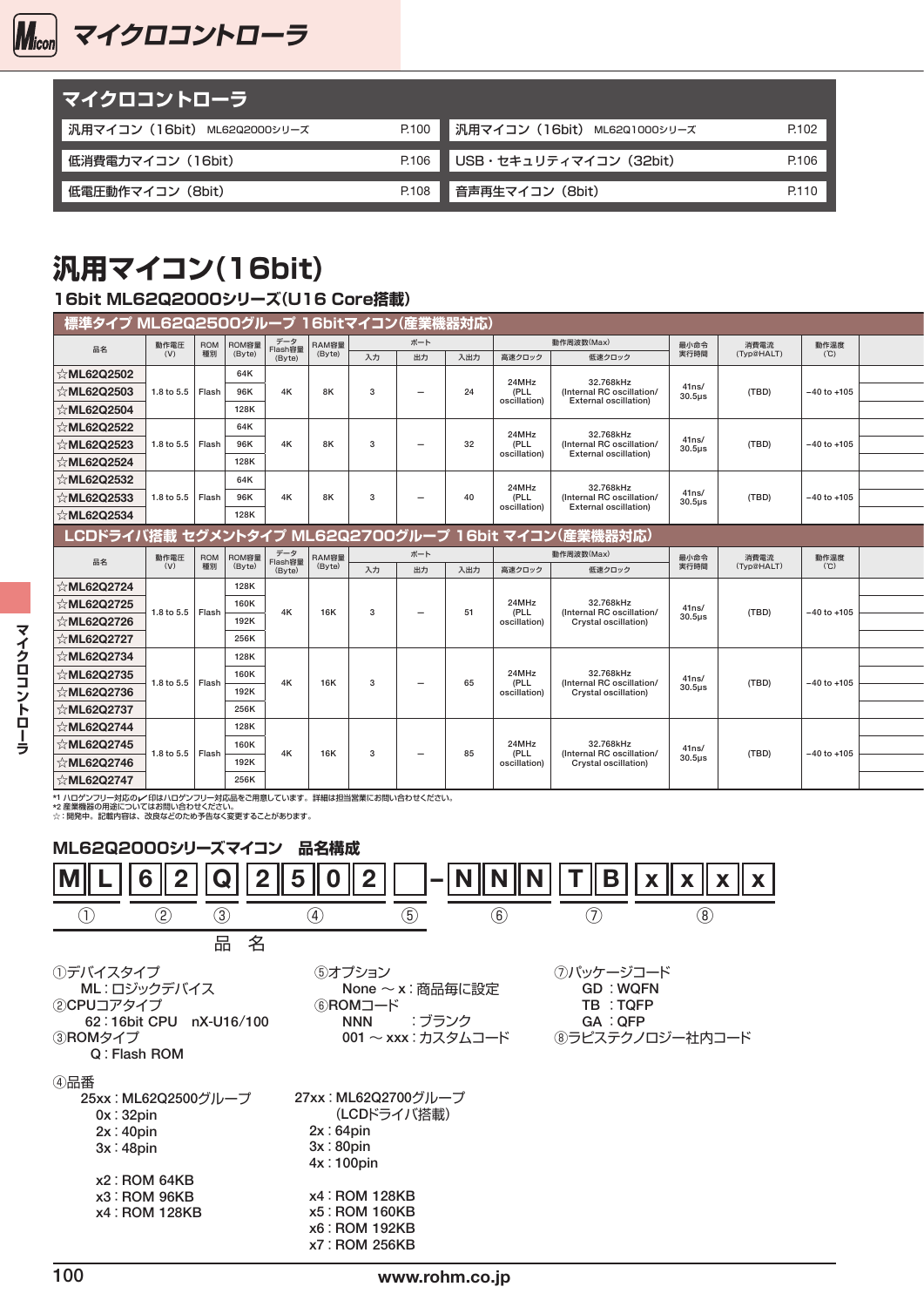マイクロコントローラ Micon

**16bit Music Music Music Music Music Music Music Music Music Music Music Music Music Music Music Music Music M**usi

| 16bitタイマ             | 多機能                         | <b>WDT</b> | ADC(方式)              | <b>DAC</b>               | シリアルボート                           |                      | 電源電圧       | LCDドライバ                   | 外部<br>割込み       | その他                                     | 備考<br>バッケージ                                                                                                                                           | チップ ハロゲン<br>オップ フリー 産業機器<br>対応 対応*1 対応*2             |                                |
|----------------------|-----------------------------|------------|----------------------|--------------------------|-----------------------------------|----------------------|------------|---------------------------|-----------------|-----------------------------------------|-------------------------------------------------------------------------------------------------------------------------------------------------------|------------------------------------------------------|--------------------------------|
|                      | 16bitタイマ                    |            |                      |                          | $ $ ssio $ $<br>$I$ s $C$         | <b>UART</b>          | 検出         |                           | 要因              |                                         | P-TQFP32-0707-0.80-ZK6                                                                                                                                |                                                      |                                |
|                      | (TMR. PWM. IGBT             |            | 12bit×14             |                          | Master/                           | Full                 |            |                           | 8               | Safety function,                        | P-WQFN32-0505-0.50-A63<br>P-TQFP32-0707-0.80-ZK6                                                                                                      | $\checkmark$                                         | $\checkmark$                   |
| $(8bit \times 12)$   | Capture)                    |            | (SA type)            | $\overline{\phantom{0}}$ | Slave×1<br>Masterx                | Duplex<br>$\times 3$ | VLS×1      | $\overline{\phantom{0}}$  |                 | Multiplier/Divider                      | P-WQFN32-0505-0.50-A63                                                                                                                                | $\checkmark$                                         | $\checkmark$                   |
|                      |                             |            |                      |                          |                                   |                      |            |                           |                 |                                         | P-WQFN32-0505-0.50-A63<br>P-WQFN40-0606-0.50-63                                                                                                       | $\sqrt{ }$<br>$\checkmark$                           | $\overline{V}$<br>$\checkmark$ |
| - 6                  | (TMR. PWM. IGBT             |            | 12bit×14             | $\overline{\phantom{0}}$ | Master/<br>Slave×1                | Full<br>Duplex       | VLS×1      | $\overline{\phantom{a}}$  | $\mathbf{R}$    | Safety function,                        | P-WQFN40-0606-0.50-63                                                                                                                                 | $\checkmark$<br>-                                    | $\overline{V}$                 |
| $(8bit \times 12)$   | Capture)                    |            | (SA type)            |                          | Masterx                           | $\times 3$           |            |                           |                 | Multiplier/Divider                      | P-WQFN40-0606-0.50-63                                                                                                                                 | $\checkmark$                                         | $\checkmark$                   |
|                      |                             |            |                      |                          |                                   |                      |            |                           |                 |                                         |                                                                                                                                                       | $\checkmark$                                         | $\overline{V}$                 |
|                      | (TMR. PWM. IGBT             |            | $12$ bit $\times$ 14 | $\overline{\phantom{0}}$ | Master/<br>Slave×1                | Full<br>Duplex       | VLS×1      | $-$                       | $\mathbf{R}$    | Safety function,                        | P-TQFP48-0707-0.50-2K6<br>P-WQFN48-0707-0.50-63<br>P-TQFP48-0707-0.50-2K6<br>P-WQFN48-0707-0.50-63<br>P-TQFP48-0707-0.50-2K6<br>P-WQFN48-0707-0.50-63 | $\sqrt{ }$                                           | $\checkmark$                   |
| $(8bit \times 12)$   | Capture)                    |            | (SA type)            |                          | Masterx                           | $\times 3$           |            |                           |                 | Multiplier/Divider                      |                                                                                                                                                       | $\checkmark$                                         |                                |
|                      |                             |            |                      |                          |                                   |                      |            |                           |                 |                                         |                                                                                                                                                       |                                                      | $\overline{\phantom{0}}$       |
|                      |                             |            |                      |                          |                                   |                      |            |                           |                 |                                         |                                                                                                                                                       |                                                      |                                |
| 16bitタイマ             | 多機能<br>16bitタイマ             | <b>WDT</b> | ADC(方式)              | <b>DAC</b>               | シリアルボート<br>$ $ ssio<br><b>IsC</b> | <b>UART</b>          | 電源電圧<br>検出 | LCDドライバ                   | 外部<br>割込み<br>要因 | その他                                     | 備考<br>バッケージ                                                                                                                                           | チップ ハロゲン 産業機器<br>  対応   フリー 産業機器<br>  対応   対応*1 対応*2 |                                |
|                      |                             |            |                      |                          |                                   |                      |            |                           |                 |                                         | P-QFP64-1414-0.80-ZK6<br>P-TQFP64-1010-0.50-ZK6<br>P-QFP64-1414-0.80-ZK6                                                                              | $\checkmark$                                         | $\checkmark$                   |
|                      | <b>(TMR, PWM, IGBT</b>      |            | $12$ bit $\times$ 12 |                          | Master/                           | Full                 | VLS×1      | Max 280dot                | -9              | Safety function,<br>Multiplier/Divider, | P-TQFP64-1010-0.50-ZK6                                                                                                                                | $\checkmark$                                         | $\checkmark$                   |
| $(8$ bit $\times$ 16 | Capture)                    |            | (SA type)            | $\overline{\phantom{0}}$ | Slave×1<br>Masterx2               | Duplex<br>×6         |            | $35$ seg $\times$<br>8com |                 | Speech function/<br>ADPCM2 decoder      | P-QFP64-1414-0.80-ZK6<br>P-TQFP64-1010-0.50-ZK6                                                                                                       | $\checkmark$                                         | $\checkmark$                   |
|                      |                             |            |                      |                          |                                   |                      |            |                           |                 |                                         | P-QFP64-1414-0.80-ZK6<br>P-TQFP64-1010-0.50-ZK6                                                                                                       | $\checkmark$                                         | $\checkmark$                   |
|                      |                             |            |                      |                          |                                   |                      |            |                           |                 |                                         | P-QFP80-1414-0.65-ZK6                                                                                                                                 | $\checkmark$                                         | $\checkmark$                   |
|                      | (TMR, PWM, IGBT)            |            | 12bit×16             | $\overline{\phantom{0}}$ | Master/<br>Slave×1                | Full<br>Duplex       | VLS×1      | Max 360dot<br>45seg×      | -9              | Safety function,<br>Multiplier/Divider, | P-QFP80-1414-0.65-ZK6                                                                                                                                 | $\checkmark$<br>Ξ.                                   | س                              |
| $(8$ bit $\times$ 16 | Capture)                    |            | (SA type)            |                          | Masterx2                          | ×6                   |            | 8com                      |                 | Speech function/<br>ADPCM2 decoder      | P-QFP80-1414-0.65-ZK6                                                                                                                                 | $\checkmark$<br>Ξ.                                   | $\overline{\phantom{0}}$       |
|                      |                             |            |                      |                          |                                   |                      |            |                           |                 |                                         | P-QFP80-1414-0.65-ZK6                                                                                                                                 | $\checkmark$                                         | レ                              |
|                      |                             |            |                      |                          |                                   |                      |            |                           |                 |                                         | P-QFP100-1420-0.65-BK6<br>P-TQFP100-1414-0.50-ZK6                                                                                                     | $\sqrt{ }$                                           | $\overline{\phantom{a}}$       |
|                      |                             |            |                      |                          |                                   |                      |            |                           |                 | Safety function,                        | P-QFP100-1420-0.65-BK6                                                                                                                                |                                                      |                                |
|                      |                             |            | 12bit×16             |                          | Master/                           | Full                 |            | Max 480dot                |                 | Multiplier/Divider,                     | P-TQFP100-1414-0.50-ZK6                                                                                                                               | $\checkmark$                                         | $\checkmark$                   |
| $(8bit \times 16)$   | (TMR, PWM, IGBT<br>Capture) |            | (SA type)            | $\overline{\phantom{0}}$ | Slave×1<br>Master×2               | Duplex<br>×6         | VLS×1      | $60$ seg $\times$<br>8com | <b>Q</b>        | Speech function/<br>ADPCM2 decoder      | P-QFP100-1420-0.65-BK6<br>P-TQFP100-1414-0.50-ZK6<br>P-QFP100-1420-0.65-BK6<br>P-TQFP100-1414-0.50-ZK6                                                | $\checkmark$                                         | $\mathbf{v}$                   |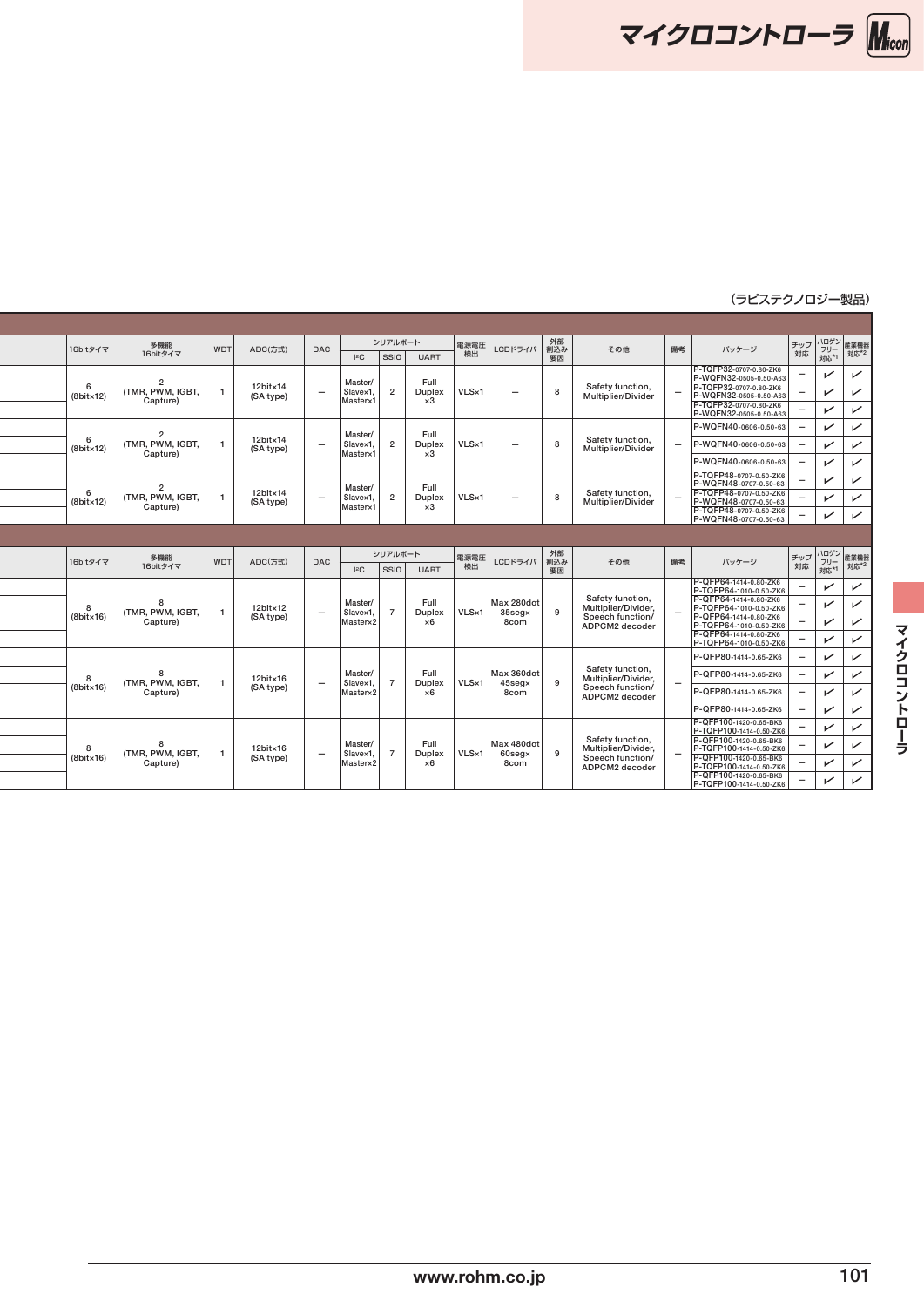<span id="page-2-0"></span>

### **汎用マイコン(16bit)**

16bit ML62Q1000シリーズ(U16 Core搭載)

| 標準タイプ ML62Q1300グループ 16bitマイコン(産業機器対応) |                    |             |                 |                |                 |                          |                                 |     |                      |                                                                                     |                      |                                     |                 |  |
|---------------------------------------|--------------------|-------------|-----------------|----------------|-----------------|--------------------------|---------------------------------|-----|----------------------|-------------------------------------------------------------------------------------|----------------------|-------------------------------------|-----------------|--|
| 品名                                    | 動作電圧<br>(V)        | ROM  <br>種別 | ROM容量<br>(Byte) | データ<br>Flash容量 | RAM容量<br>(Byte) |                          | ボート                             |     |                      | 動作周波数(Max)                                                                          | 最小命令<br>実行時間         | 消費電流<br>(Typ@HALT)                  | 動作温度<br>(C)     |  |
| ML62Q1323                             |                    |             | 16K             | (Byte)         |                 | 入力                       | 出力                              | 入出力 | 高速クロック               | 低速クロック                                                                              |                      |                                     |                 |  |
|                                       |                    |             |                 |                |                 |                          |                                 |     | 24MHz                | 32.768kHz                                                                           | 41ns/                | $4.3\mu A$                          |                 |  |
| ML62Q1324                             | 1.6 to 5.5 Flash   |             | 24K             | 2K             | 2K              | $\overline{\phantom{m}}$ | $\overline{\phantom{a}}$        | 12  | (PLL<br>oscillation) | (Internal RC oscillation)                                                           | $30.5\mu s$          | (Internal RC<br>oscillation)        | $-40$ to $+105$ |  |
| ML62Q1325                             |                    |             | 32K             |                |                 |                          |                                 |     |                      |                                                                                     |                      |                                     |                 |  |
| ML62Q1333                             |                    |             | <b>16K</b>      |                |                 |                          |                                 |     | 24MHz                |                                                                                     |                      | $4.3\mu A$                          |                 |  |
| ML62Q1334                             | 1.6 to 5.5   Flash |             | 24K             | 2K             | 2K              | $\overline{\phantom{m}}$ | $\overline{\phantom{m}}$        | 16  | (PLL<br>oscillation) | 32.768kHz<br>(Internal RC oscillation)                                              | 41ns/<br>$30.5\mu s$ | (Internal RC<br>oscillation)        | $-40$ to $+105$ |  |
| ML62Q1335                             |                    |             | 32K             |                |                 |                          |                                 |     |                      |                                                                                     |                      |                                     |                 |  |
| ML62Q1345                             |                    |             | 32K             |                |                 |                          |                                 |     |                      |                                                                                     |                      |                                     |                 |  |
| ML62Q1346                             | 1.6 to 5.5   Flash |             | 48K             | 2K             | 4K              | $\overline{\phantom{m}}$ | $\overline{\phantom{0}}$        | 20  | 24MHz<br>(PLL        | 32.768kHz<br>(Internal RC oscillation)                                              | 41ns/<br>$30.5\mu s$ | $4.3\mu A$<br>(Internal RC          | $-40$ to $+105$ |  |
| ML62Q1347                             |                    |             | 64K             |                |                 |                          |                                 |     | oscillation)         |                                                                                     |                      | oscillation)                        |                 |  |
| ML62Q1365                             |                    |             | 32K             |                |                 |                          |                                 |     |                      |                                                                                     |                      |                                     |                 |  |
|                                       |                    |             |                 |                |                 |                          |                                 |     | 24MHz                | 32.768kHz                                                                           | 41ns/                | $4.3\mu A$                          |                 |  |
| ML62Q1366                             | 1.6 to 5.5 Flash   |             | 48K             | 2K             | 4K              | $-$                      | $\overline{\phantom{0}}$        | 28  | (PLL<br>oscillation) | (Internal RC oscillation)                                                           | $30.5\mu s$          | (Internal RC<br>oscillation)        | -40 to +105     |  |
| ML62Q1367                             |                    |             | 64K             |                |                 |                          |                                 |     |                      |                                                                                     |                      |                                     |                 |  |
| 標準タイプ ML62Q1500グループ 16bitマイコン(産業機器対応) |                    |             |                 |                |                 |                          |                                 |     |                      |                                                                                     |                      |                                     |                 |  |
| 品名                                    | 動作電圧               |             | ROM ROM容量       | データ<br>Flash容量 | RAM容量           |                          | ボート                             |     |                      | 動作周波数(Max)                                                                          | 最小命令                 | 消費電流                                | 動作温度            |  |
|                                       | (V)                | 種別          | (Byte)          | (Byte)         | (Byte)          | 入力                       | 出力                              | 入出力 | 高速クロック               | 低速クロック                                                                              | 実行時間                 | (Typ@HALT)                          | (C)             |  |
| ML62Q1530                             |                    |             | 32K             |                |                 |                          |                                 |     |                      |                                                                                     |                      |                                     |                 |  |
| ML62Q1531                             |                    |             | 48K             |                |                 |                          |                                 |     |                      |                                                                                     |                      | 4.7/3.0µA                           |                 |  |
| ML62Q1532                             | 1.6 to 5.5 Flash   |             | 64K             | 4K             | 8K              | $\overline{2}$           | $\overline{\phantom{0}}$        | 42  | 24MHz<br>(PLL        | 32.768kHz<br>(Internal RC oscillation/                                              | 41ns/<br>$30.5\mu s$ | (Internal RC<br>oscillation/        | $-40$ to $+105$ |  |
| ML62Q1533                             |                    |             | 96K             |                |                 |                          |                                 |     | oscillation)         | Crystal oscillation)                                                                |                      | Crystal<br>oscillation)             |                 |  |
| ML62Q1534                             |                    |             | 128K            |                |                 |                          |                                 |     |                      |                                                                                     |                      |                                     |                 |  |
| ML62Q1540                             |                    |             | 32K             |                |                 |                          |                                 |     |                      |                                                                                     |                      |                                     |                 |  |
|                                       |                    |             |                 |                |                 |                          |                                 |     |                      |                                                                                     |                      |                                     |                 |  |
| ML62Q1541                             |                    |             | 48K             |                |                 |                          |                                 |     | 24MHz                | 32.768kHz                                                                           |                      | $4.7/3.0\mu A$<br>(Internal RC      |                 |  |
| ML62Q1542                             | 1.6 to 5.5 Flash   |             | 64K             | 4K             | 8K              | $\overline{2}$           | $\overline{\phantom{0}}$        | 46  | (PLL<br>oscillation) | (Internal RC oscillation/<br>Crystal oscillation)                                   | 41ns/<br>$30.5\mu s$ | oscillation/<br>Crystal             | $-40$ to $+105$ |  |
| ML62Q1543                             |                    |             | 96K             |                |                 |                          |                                 |     |                      |                                                                                     |                      | oscillation)                        |                 |  |
| ML62Q1544                             |                    |             | 128K            |                |                 |                          |                                 |     |                      |                                                                                     |                      |                                     |                 |  |
| ML62Q1550                             |                    |             | 32K             |                |                 |                          |                                 |     |                      |                                                                                     |                      |                                     |                 |  |
|                                       |                    |             |                 |                |                 |                          |                                 |     |                      |                                                                                     |                      |                                     |                 |  |
| ML62Q1551                             |                    |             | 48K             |                |                 |                          |                                 |     |                      |                                                                                     |                      | $4.7/3.0\mu A$<br>(Internal RC      |                 |  |
| ML62Q1552                             |                    |             | 64K             |                | 8K              | $\overline{2}$           |                                 |     |                      |                                                                                     |                      | oscillation/<br>Crystal             |                 |  |
| ML62Q1553                             | 1.6 to 5.5 Flash   |             | 96K             | 4K             |                 |                          | $\overline{\phantom{m}}$        | 58  | 24MHz<br>(PLL        | 32.768kHz<br>(Internal RC oscillation/                                              | 41ns/                | oscillation)                        | $-40$ to $+105$ |  |
| ML62Q1554                             |                    |             | 128K            |                |                 |                          |                                 |     | oscillation)         | Crystal oscillation)                                                                | $30.5\mu s$          |                                     |                 |  |
| ML62Q1555                             |                    |             | 160K            |                |                 |                          |                                 |     |                      |                                                                                     |                      | $5.5/4.5\mu A$                      |                 |  |
| ML62Q1556                             |                    |             | 192K            |                | <b>16K</b>      | $\overline{2}$           |                                 |     |                      |                                                                                     |                      | (Internal RC<br>oscillation/        |                 |  |
|                                       |                    |             |                 |                |                 |                          |                                 |     |                      |                                                                                     |                      | Crystal<br>oscillation)             |                 |  |
| ML62Q1557                             |                    |             | 256K            |                |                 |                          |                                 |     |                      |                                                                                     |                      |                                     |                 |  |
| ML62Q1563                             |                    |             | 96K             |                |                 |                          |                                 |     |                      |                                                                                     |                      |                                     |                 |  |
| ML62Q1564                             |                    |             | 128K            |                |                 |                          |                                 |     |                      |                                                                                     |                      | $5.5/4.5\mu A$                      |                 |  |
| ML62Q1565                             | 1.6 to 5.5   Flash |             | 160K            | 4K             | <b>16K</b>      | $\overline{2}$           | $\overline{\phantom{0}}$        | 72  | 24MHz<br>(PLL        | 32.768kHz<br>(Internal RC oscillation/                                              | 41ns/<br>$30.5\mu s$ | (Internal RC<br>oscillation/        | $-40$ to $+105$ |  |
| ML62Q1566                             |                    |             | 192K            |                |                 |                          |                                 |     | oscillation)         | Crystal oscillation)                                                                |                      | Crystal<br>oscillation)             |                 |  |
| ML62Q1567                             |                    |             | 256K            |                |                 |                          |                                 |     |                      |                                                                                     |                      |                                     |                 |  |
|                                       |                    |             |                 |                |                 |                          |                                 |     |                      |                                                                                     |                      |                                     |                 |  |
| ML62Q1573                             |                    |             | 96K             |                |                 |                          |                                 |     |                      |                                                                                     |                      |                                     |                 |  |
| ML62Q1574                             |                    |             | 128K            |                |                 |                          |                                 |     | 24MHz                | 32.768kHz                                                                           |                      | $5.5/4.5\mu A$<br>(Internal RC      |                 |  |
| ML62Q1575                             | 1.6 to 5.5   Flash |             | 160K            | 4K             | 16K             | $\overline{2}$           | $\overline{\phantom{0}}$        | 92  | (PLL<br>oscillation) | (Internal RC oscillation/<br>Crystal oscillation)                                   | 41ns/<br>$30.5\mu s$ | oscillation/<br>Crystal             | $-40$ to $+105$ |  |
| ML62Q1576                             |                    |             | 192K            |                |                 |                          |                                 |     |                      |                                                                                     |                      | oscillation)                        |                 |  |
| ML62Q1577                             |                    |             | 256K            |                |                 |                          |                                 |     |                      |                                                                                     |                      |                                     |                 |  |
| ML62Q1543C                            |                    |             | 96K             |                |                 |                          |                                 |     | 24MHz                | 32.768kHz                                                                           |                      | $4.3/3.0\mu A$                      |                 |  |
| <b>ML62Q1544C</b>                     | 1.6 to 5.5   Flash |             | 128K            | 4K             | 8K              | $\overline{2}$           | $\overline{\phantom{0}}$        | 46  | (PLL<br>oscillation) | (Internal RC oscillation/<br>Crystal oscillation)                                   | 41ns/<br>$30.5\mu s$ | (Internal RC<br>oscillation/Crystal | -40 to +105     |  |
|                                       |                    |             | 96K             |                |                 |                          |                                 |     |                      |                                                                                     |                      | oscillation)<br>$4.3/3.0\mu A$      |                 |  |
| ML62Q1553C                            | 1.6 to 5.5   Flash |             |                 | 4K             | 8K              | $\overline{2}$           | $\overline{\phantom{0}}$        | 58  | 24MHz<br>(PLL        | 32.768kHz<br>(Internal RC oscillation/                                              | 41ns/<br>$30.5\mu s$ | (Internal RC<br>oscillation/Crystal | -40 to +105     |  |
| ML62Q1554C                            |                    |             | 128K            |                |                 |                          |                                 |     | oscillation)         | Crystal oscillation)                                                                |                      | oscillation)                        |                 |  |
| ML62Q1563C                            | 1.6 to 5.5   Flash |             | 96K             | 4K             | 8K              | $\overline{2}$           | $\hspace{0.1mm}-\hspace{0.1mm}$ | 74  | 24MHz<br>(PLL        | 32.768kHz<br>(Internal RC oscillation/                                              | 41ns/                | 4.3/3.0µA<br>(Internal RC           | -40 to +105     |  |
| <b>ML62Q1564C</b>                     |                    |             | 128K            |                |                 |                          |                                 |     | oscillation)         | Crystal oscillation)                                                                | $30.5\mu s$          | oscillation/Crystal<br>oscillation) |                 |  |
|                                       |                    |             |                 |                |                 |                          |                                 |     |                      | *1 ハロゲンフリー対応のレイ印はハロゲンフリー対応品をご用意しています。詳細は担当営業にお問い合わせください。 *2 産業機器の用途についてはお問い合わせください。 |                      |                                     |                 |  |

マイクロコントローラ **マイクロコントローラ**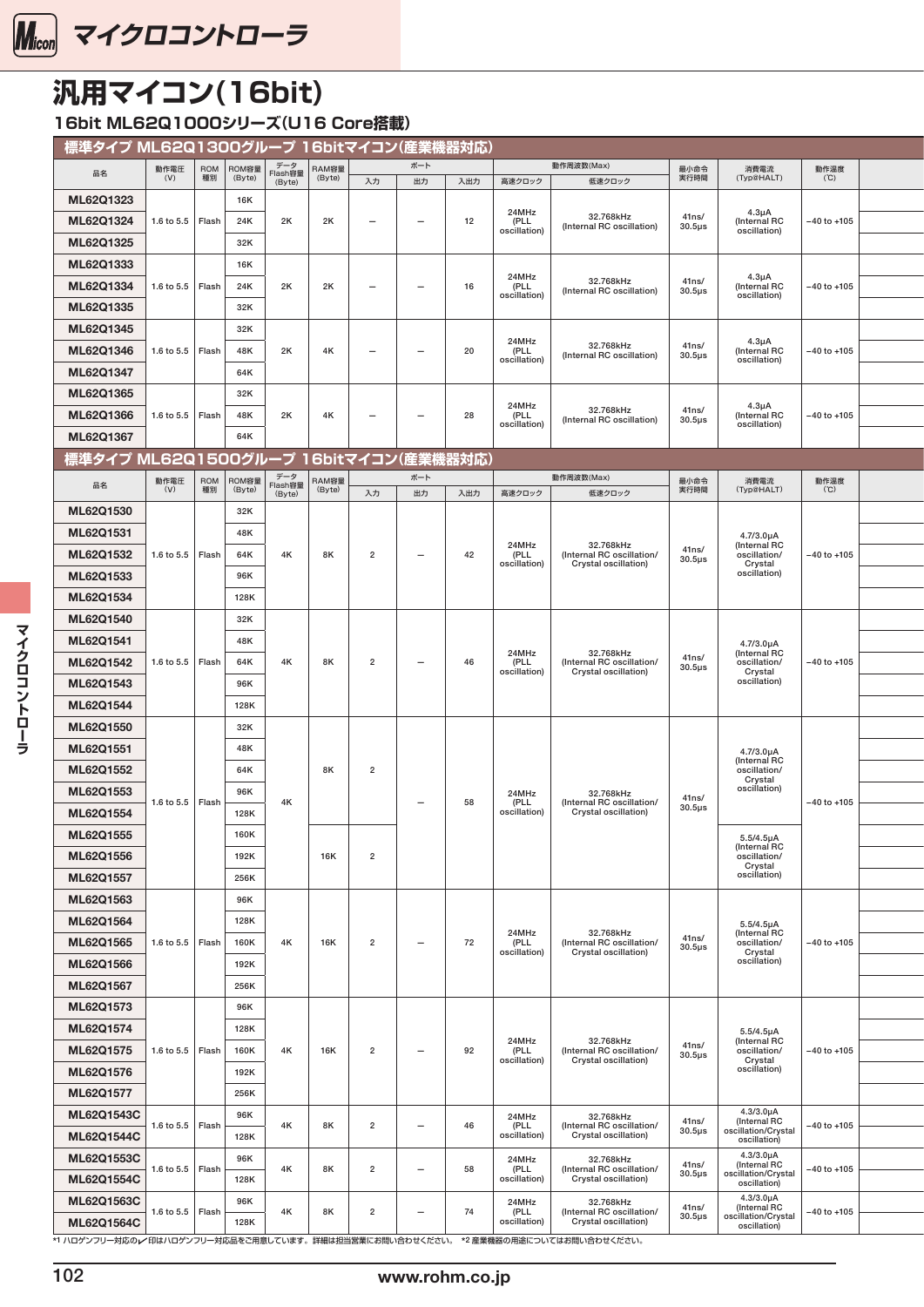

۰

|                                     | 16bitタイマ           | 多機能<br>16bitタイマ                               | WDT | ADC(方式)                           | DAC<br><b>IsC</b>                                | シリアルボート<br>$ $ ssio $ $<br><b>UART</b>            | 電源電圧 LCD       | 外部<br> 割込み<br>  製因<br>検出   ドライバ | その他                                                          | 備考  | バッケージ                                                                        | チップ ハロゲン 産業機器  <br>  チップ フリー 産業機器                               | フリー<br>  対応*1                            |                              |
|-------------------------------------|--------------------|-----------------------------------------------|-----|-----------------------------------|--------------------------------------------------|---------------------------------------------------|----------------|---------------------------------|--------------------------------------------------------------|-----|------------------------------------------------------------------------------|-----------------------------------------------------------------|------------------------------------------|------------------------------|
|                                     |                    |                                               |     |                                   | Master/                                          | <b>UART Full</b>                                  |                |                                 |                                                              |     | P-SSOP16-0225-0.65-TK6<br>P-WQFN16-0404-0.50-63                              |                                                                 | $\sqrt{ }$                               | $\checkmark$                 |
| $\overline{4}$<br>$(8bit \times 8)$ |                    | (TMR, PWM, IGBT,<br>Capture)                  |     | $10$ bit $\times 6$<br>(SA type)  | Slavex1,<br>$\overline{\phantom{0}}$<br>Master×1 | Duplex/<br>SSIO <sub>×2</sub>                     | VLS×1          | 8<br>$\overline{\phantom{0}}$   | Safety function,<br>Multiplier/Divider,<br>Comparator×1, DMA | -   | P-SSOP16-0225-0.65-TK6<br>P-WQFN16-0404-0.50-63                              |                                                                 | $\sqrt{ }$                               | $\checkmark$                 |
|                                     |                    |                                               |     |                                   |                                                  |                                                   |                |                                 |                                                              |     | P-SSOP16-0225-0.65-TK6<br>P-WQFN16-0404-0.50-63                              |                                                                 | $\sqrt{ }$                               | $\checkmark$                 |
| $\overline{4}$                      |                    |                                               |     | $10$ bit $\times 8$               | Master/                                          | <b>UART Full</b>                                  |                |                                 | Safety function,                                             |     | P-TSSOP20<br>$-0225 - 0.65 - TK6$<br>P-TSSOP20                               | $\overline{\phantom{m}}$                                        | $\sqrt{ }$                               | $\checkmark$                 |
| $(8bit \times 8)$                   |                    | TMR, PWM, IGBT,<br>Capture)                   |     | (SA type)                         | Slave×1,<br>$\overline{\phantom{m}}$<br>Master×1 | Duplex/<br>SSIO <sub>×2</sub>                     | VLS×1          | 8<br>$\overline{\phantom{0}}$   | Multiplier/Divider,<br>Comparator×1, DMA                     |     | $-0225 - 0.65 - TK6$<br>P-TSSOP20                                            | $-$                                                             | $\sqrt{ }$<br>$\sqrt{ }$                 | $\overline{\phantom{0}}$     |
|                                     |                    |                                               |     |                                   |                                                  |                                                   |                |                                 |                                                              |     | $-0225 - 0.65 - TK6$<br>P-WQFN24-0404-0.50-A63                               | $\equiv$                                                        | $\sqrt{ }$                               | $\checkmark$<br>$\checkmark$ |
| 6                                   |                    | (TMR, PWM, IGBT,                              |     | 10bit×8                           | Master/<br>8bit×1<br>Slavex1,                    | <b>UART Full</b><br>Duplex/                       | VLS×1          | 8<br>$\overline{\phantom{0}}$   | Safety function,<br>Multiplier/Divider,                      | -   | P-WQFN24-0404-0.50-A63                                                       |                                                                 | $\sqrt{ }$                               | $\checkmark$                 |
|                                     | $(8bit \times 12)$ | Capture)                                      |     | (SA type)                         | Master×1                                         | SSIO <sub>×2</sub>                                |                |                                 | Comparator×1, DMA                                            |     | P-WQFN24-0404-0.50-A63                                                       | -                                                               | $\sqrt{ }$                               | $\overline{\phantom{0}}$     |
|                                     |                    |                                               |     |                                   |                                                  |                                                   |                |                                 |                                                              |     | P-WQFN32-0505-0.50-A63<br>P-TQFP32-0707-0.80-ZK6                             |                                                                 | $\mathscr{C}$                            | $\overline{\phantom{0}}$     |
| 6                                   | $(8bit \times 12)$ | $\overline{a}$<br>TMR, PWM, IGBT,<br>Capture) |     | 10bit×8<br>(SA type)              | Master/<br>8bit×1<br>Slavex1,<br>Master×1        | <b>UART Full</b><br>Duplex/<br>SSIO <sub>×2</sub> | VLS×1          | 8<br>$\overline{\phantom{0}}$   | Safety function,<br>Multiplier/Divider,<br>Comparator×1, DMA |     | P-WQFN32-0505-0.50-A63<br>P-TQFP32-0707-0.80-ZK6                             |                                                                 | $\sqrt{ }$                               | $\checkmark$                 |
|                                     |                    |                                               |     |                                   |                                                  |                                                   |                |                                 |                                                              |     | P-WQFN32-0505-0.50-A63<br>P-TQFP32-0707-0.80-ZK6                             |                                                                 | $\sqrt{ }$                               | $\checkmark$                 |
|                                     |                    |                                               |     |                                   |                                                  |                                                   |                |                                 |                                                              |     |                                                                              |                                                                 |                                          |                              |
|                                     | 16bitタイマ           | 多機能<br>16bitタイマ                               | WDT | ADC(方式)                           | DAC<br>$I$ s $C$                                 | シリアルボート<br>$ $ ssio $ $<br><b>UART</b>            | 電源電圧 LCD<br>検出 | 外部<br>- 割込み<br>- 要因<br>ドライバ     | その他                                                          | 備考  | バッケージ                                                                        | チップ ハロゲン 産業機器<br>- チップ フリー 産業機器<br>  チップ   フリー  <br>  対応   対応*1 |                                          |                              |
|                                     |                    |                                               |     |                                   |                                                  |                                                   |                |                                 |                                                              |     | P-TQFP48-0707-0.50-ZK6                                                       | $\qquad \qquad -$                                               | $\sqrt{ }$                               | $\checkmark$                 |
|                                     |                    | -6                                            |     |                                   | Master/                                          | <b>UART Full</b>                                  |                |                                 | Safety function,                                             |     | P-TQFP48-0707-0.50-ZK6                                                       | $\overline{\phantom{a}}$                                        | $\sqrt{ }$                               | $\checkmark$                 |
| 6                                   | $(8bit \times 12)$ | (TMR, PWM, IGBT,<br>Capture)                  |     | $10$ bit $\times$ 12<br>(SA type) | 8bit×1<br>Slavex1,<br>Master×2                   | Duplex/<br>SSIO <sub>×2</sub>                     | VLS×1          | 10<br>$\overline{\phantom{0}}$  | Multiplier/Divider,<br>Comparator×2, DMA                     | $-$ | P-TQFP48-0707-0.50-ZK6                                                       | -                                                               | $\sqrt{ }$                               | $\checkmark$                 |
|                                     |                    |                                               |     |                                   |                                                  |                                                   |                |                                 |                                                              |     | P-TQFP48-0707-0.50-ZK6                                                       |                                                                 | $\checkmark$                             | $\checkmark$                 |
|                                     |                    |                                               |     |                                   |                                                  |                                                   |                |                                 |                                                              |     | P-TQFP48-0707-0.50-ZK6                                                       | $\overline{\phantom{a}}$                                        | $\sqrt{ }$                               | $\checkmark$                 |
|                                     |                    |                                               |     |                                   |                                                  |                                                   |                |                                 |                                                              |     | P-TQFP52-1010-0.65-ZK6                                                       |                                                                 | $\checkmark$                             | $\checkmark$                 |
| 6                                   |                    | (TMR, PWM, IGBT,                              |     | 10bit×12                          | Master/<br>8bit×1<br>Slavex1,                    | <b>UART Full</b><br>Duplex/                       | VLS×1          | 10<br>$\overline{\phantom{0}}$  | Safety function,<br>Multiplier/Divider,                      |     | P-TQFP52-1010-0.65-ZK6<br>$-$ P-TQFP52-1010-0.65-ZK6                         | ۰                                                               | $\mathscr{C}$<br>$\sqrt{ }$              | $\checkmark$<br>$\checkmark$ |
|                                     | $(8bit \times 12)$ | Capture)                                      |     | (SA type)                         | Master×2                                         | SSIO <sub>x2</sub>                                |                |                                 | Comparator×2, DMA                                            |     | P-TQFP52-1010-0.65-ZK6                                                       |                                                                 | $\sqrt{ }$                               | $\checkmark$                 |
|                                     |                    |                                               |     |                                   |                                                  |                                                   |                |                                 |                                                              |     | P-TQFP52-1010-0.65-ZK6                                                       | -                                                               | $\checkmark$                             | $\checkmark$                 |
|                                     |                    |                                               |     |                                   |                                                  |                                                   |                |                                 |                                                              |     | P-TQFP64-1010-0.50-ZK6<br>P-QFP64-1414-0.80-ZK6                              |                                                                 | $\sqrt{ }$                               | $\checkmark$                 |
|                                     |                    |                                               |     |                                   |                                                  |                                                   |                |                                 |                                                              |     | P-TQFP64-1010-0.50-ZK6<br>P-QFP64-1414-0.80-ZK6                              |                                                                 | $\sqrt{ }$                               | $\checkmark$                 |
|                                     |                    |                                               |     |                                   |                                                  |                                                   |                |                                 |                                                              |     | P-TQFP64-1010-0.50-ZK6<br>P-QFP64-1414-0.80-ZK6                              |                                                                 | $\sqrt{ }$                               | $\checkmark$                 |
| - 6                                 |                    | 6<br>(TMR, PWM, IGBT,                         |     | $10$ bit $\times$ 12              | Master/<br>8bit×1<br>Slavex1,                    | <b>UART Full</b><br>Duplex/                       | VLS×1          | 10<br>$\overline{\phantom{0}}$  | Safety function,<br>Multiplier/Divider,                      | -   | P-TQFP64-1010-0.50-ZK6<br>P-QFP64-1414-0.80-ZK6                              |                                                                 | $\sqrt{ }$                               | $\checkmark$                 |
|                                     | $(8bit \times 12)$ | Capture)                                      |     | (SA type)                         | Master×2                                         | SSIO <sub>×2</sub>                                |                |                                 | Comparator×2, DMA                                            |     | P-TQFP64-1010-0.50-ZK6<br>P-QFP64-1414-0.80-ZK6<br>P-TQFP64-1010-0.50-ZK6    |                                                                 | $\sqrt{ }$<br>$\checkmark$               |                              |
|                                     |                    |                                               |     |                                   |                                                  |                                                   |                |                                 |                                                              |     | P-QFP64-1414-0.80-ZK6<br>P-TQFP64-1010-0.50-ZK6                              |                                                                 | $\sqrt{ }$<br>$\checkmark$<br>$\sqrt{ }$ |                              |
|                                     |                    |                                               |     |                                   |                                                  |                                                   |                |                                 |                                                              |     | P-QFP64-1414-0.80-ZK6<br>P-TQFP64-1010-0.50-ZK6                              |                                                                 | $\sqrt{ }$                               | $\checkmark$<br>$\checkmark$ |
|                                     |                    |                                               |     |                                   |                                                  |                                                   |                |                                 |                                                              |     | P-QFP64-1414-0.80-ZK6<br>P-QFP80-1414-0.65-ZK6                               |                                                                 | $\sqrt{ }$                               | $\checkmark$                 |
|                                     |                    |                                               |     |                                   |                                                  |                                                   |                |                                 |                                                              |     | P-QFP80-1414-0.65-ZK6                                                        | $\overline{\phantom{m}}$                                        | $\sqrt{ }$                               | $\checkmark$                 |
| 8                                   | $(8bit \times 16)$ | -8<br>(TMR, PWM, IGBT,<br>Capture)            |     | $10$ bit $\times$ 16<br>(SA type) | Master/<br>8bit×2 Slave×1,<br>Master×2           | <b>UART Full</b><br>Duplex/<br>SSIO <sub>x6</sub> | VLS×1          | 12<br>$\overline{\phantom{0}}$  | Safety function,<br>Multiplier/Divider,<br>Comparator×2, DMA |     | $-$ P-QFP80-1414-0.65-ZK6                                                    | $\overline{\phantom{0}}$                                        | $\sqrt{ }$                               | $\overline{\phantom{0}}$     |
|                                     |                    |                                               |     |                                   |                                                  |                                                   |                |                                 |                                                              |     | P-QFP80-1414-0.65-ZK6                                                        |                                                                 | $\sqrt{ }$                               | $\checkmark$                 |
|                                     |                    |                                               |     |                                   |                                                  |                                                   |                |                                 |                                                              |     | P-QFP80-1414-0.65-ZK6                                                        | $\overline{\phantom{0}}$                                        | $\sqrt{ }$                               | $\checkmark$                 |
|                                     |                    |                                               |     |                                   |                                                  |                                                   |                |                                 |                                                              |     | P-TQFP100-1414-0.50-ZK6<br>P-QFP100-1420-0.65-BK6<br>P-TQFP100-1414-0.50-ZK6 |                                                                 | $\sqrt{ }$                               | $\checkmark$                 |
| 8                                   |                    | 8                                             |     | $10$ bit $\times$ 16              | Master/                                          | <b>UART Full</b>                                  |                |                                 | Safety function,                                             |     | P-QFP100-1420-0.65-BK6<br>P-TQFP100-1414-0.50-ZK6                            |                                                                 | $\sqrt{ }$                               | $\overline{\phantom{0}}$     |
|                                     | $(8bit \times 16)$ | (TMR, PWM, IGBT,<br>Capture)                  |     | (SA type)                         | 8bit×2 Slave×1,<br>Master×2                      | Duplex/<br>SSIO <sub>x6</sub>                     | VLS×1          | 12<br>$\overline{\phantom{0}}$  | Multiplier/Divider,<br>Comparator×2, DMA                     | -   | P-QFP100-1420-0.65-BK6<br>P-TQFP100-1414-0.50-ZK6                            |                                                                 | $\sqrt{ }$<br>$\sqrt{ }$                 | $\checkmark$                 |
|                                     |                    |                                               |     |                                   |                                                  |                                                   |                |                                 |                                                              |     | P-QFP100-1420-0.65-BK6<br>P-TQFP100-1414-0.50-ZK6                            |                                                                 | $\sqrt{ }$                               | $\checkmark$<br>$\checkmark$ |
|                                     |                    |                                               |     |                                   | Master/                                          | <b>UART Full</b>                                  |                |                                 | Safety function,                                             |     | P-QFP100-1420-0.65-BK6<br>P-TQFP52-1010-0.65-ZK6                             | $\overline{\phantom{a}}$                                        | $\sqrt{ }$                               | $\checkmark$                 |
| 6                                   | $(8bit \times 12)$ | (TMR, PWM, IGBT,<br>Capture)                  |     | 10bit×12<br>(SA type)             | 8bit×1<br>Slavex1,<br>Master×2                   | Duplex/<br>SSIO <sub>x</sub> 3                    | VLS×1          | 10<br>$\overline{\phantom{0}}$  | Multiplier/Divider,<br>Comparator×2, DMA                     |     | P-TQFP52-1010-0.65-ZK6                                                       |                                                                 | $\sqrt{ }$                               | $\checkmark$                 |
| -6                                  |                    | - 6                                           |     | 10bit×12                          | Master/                                          | <b>UART Full</b>                                  |                |                                 | Safety function,                                             |     | P-TQFP64-1010-0.50-ZK6<br>P-QFP64-1414-0.80-ZK6                              |                                                                 | $\sqrt{ }$                               | $\checkmark$                 |
|                                     | $(8bit \times 12)$ | (TMR, PWM, IGBT,<br>Capture)                  |     | (SA type)                         | 8bit×1<br>Slavex1,<br>Master×2                   | Duplex/<br>SSIO <sub>x4</sub>                     | VLS×1          | 10                              | Multiplier/Divider,<br>Comparator×2, DMA                     |     | P-TQFP64-1010-0.50-ZK6<br>P-QFP64-1414-0.80-ZK6                              |                                                                 | $\sqrt{2}$                               | $\checkmark$                 |
| 6                                   |                    | - 6<br>(TMR, PWM, IGBT,                       |     | 10bit×12                          | Master/<br>8bit×1<br>Slavex1,                    | <b>UART Full</b><br>Duplex/                       | VLS×1          | 12<br>-                         | Safety function,<br>Multiplier/Divider,                      |     | P-QFP80-1414-0.65-ZK6                                                        |                                                                 | $\sqrt{ }$                               | $\checkmark$                 |
|                                     | $(8bit \times 12)$ | Capture)                                      |     | (SA type)                         | Master×2                                         | SSIO <sub>×4</sub>                                |                |                                 | Comparator×2, DMA                                            |     | P-QFP80-1414-0.65-ZK6                                                        | $\overline{\phantom{a}}$                                        | $\checkmark$                             | $\checkmark$                 |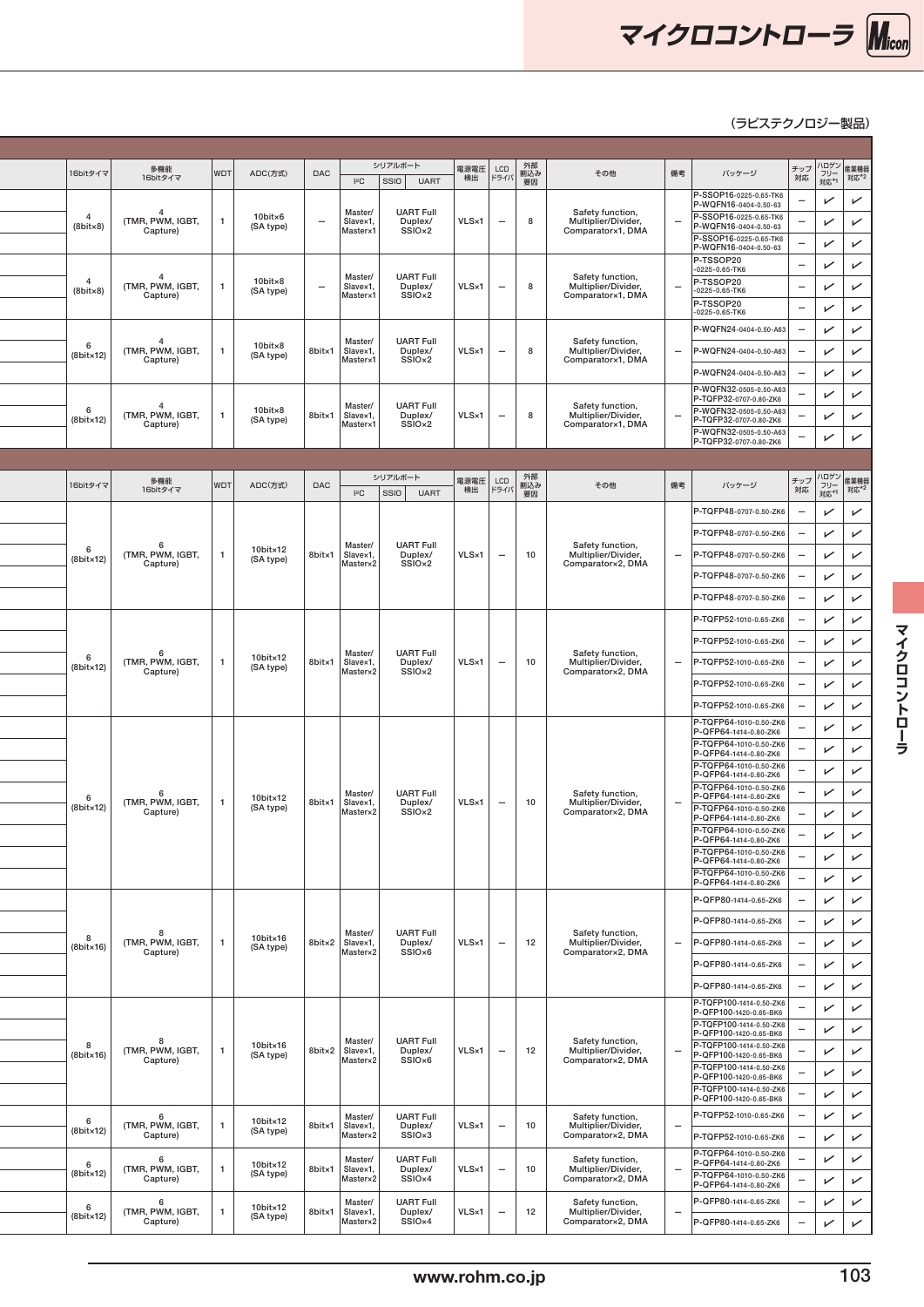

#### 16bit ML62Q1000シリーズ(U16 Core搭載) **LCDドライバ搭載 セグメントタイプ ML62Q1700グループ 16bitマイコン(産業機器対応)** 品名 動作電圧 (V) ROM 種別 ROM容量 (Byte) データ Flash容量 (Byte) RAM容量 (Byte) ポート 動作周波数(Max) 最小命令 最小命令<br>実行時間 消費電流<br>(Typ@HALT) 動作温度<br>(℃) 作温度 | 16bit | 16bit | 16bit | 16bit | 16bit | 16bit | 16bit | 16bit | 16bit | 16bit | 16bit | 16bit | 16bit |<br>(16bit | 16bit | 16bit | 16bit | 16bit | 16bit | 16bit | 16bit | 16bit | 16bit | 16bit | 16bit | 16bit | 16bit 入力 出力 入出力 高速クロック 伍速クロック 実行時間 (Typ@HALT) ('C) ML62Q1700 1.6 to 5.5 Flash 32K 4K | 8K | 2 | — | 37 24MHz (PLL oscillation) 32.768kHz (Internal RC oscillation/ Crystal oscillation) 41ns/ 30.5μs 4.9/3.3μA (Internal RC oscillation/ Crystal oscillation) −40 to +105 <sup>6</sup> ML62Q1701 48K P-TQFP 48K P-TQFP 48K P-TQFP 48K P-TQFP 48K P-TQFP 48K P-TQFP 48K P-TQFP 48K P-TQFP48-070-0.50-Z **ML62Q1702** 1.6 to 5.5 | Flash | 64K | 4K | 8K | 2 | – | 37 | (PLL | (Internal RC oscillation/ | 40.60-Callation/ | -40 to +105 | ML62Q1703 96K P-TQFP48-0707-0.50-ZK6 — ML62Q1704 128K P-TQFP48-0707-0.50-ZK6 — ML62Q1710 1.6 to 5.5  $\vert$  Flash 32K 4K | 8K | 2 | - | 41 24MHz (PLL oscillation) 32.768kHz (Internal RC oscillation/ Crystal oscillation) 41ns/  $30.5\mu s$ 4.9/3.3μA (Internal RC oscillation/ Crystal oscillation)  $-40$  to  $+105$ ML62Q1711 48K P-TQFP52-1010-0.65-ZK6 — **ML62Q1712** 1.6 to 5.5 | Flash | 64K | 4K | 8K | 2 | – | 41 | (PLL | (Internal RC oscillation/ | 40.6scillation/ | -40 to +105 | ML62Q1713 96K P-TQFP52-1010-0.65-ZK6 — ML62Q1714 128K P-TQFP52-1010-0.65-ZK6 — ML62Q1720 1.6 to 5.5  $|$  Flash 32K  $4k$ 8K  $2 \t - \t 53$ 24MHz (PLL oscillation) 32.768kHz (Internal RC oscillation/ Crystal oscillation) 41ns/ 30.5μs 4.9/3.3μA (Internal RC oscillation/ Crystal oscillation) −40 to +105 <sup>6</sup> ML62Q1721 48K 48K P-TQFP64-1010-0.50-ZK6-2K6-1010-0.50-ZK6-2K6-1010-0.50-ZK6-2K6- $ML62Q1722$  64K 8K 8K 8K 8K 8  $\overline{0.600}$  650  $\overline{0.600}$  650  $\overline{0.600}$  650  $\overline{0.600}$  650  $\overline{0.600}$  650  $\overline{0.600}$  650  $\overline{0.600}$  650  $\overline{0.600}$  650  $\overline{0.600}$  650  $\overline{0.600}$  650  $\overline{0.600}$  64K  $\overline{$ ML62Q1723 96K 96K P-TQFP64-1010-0.50-ZK6-1010-0.50-ZK6-1010-0.50-ZK6-1010-0.50-ZK6-1010-0.50-ZK6-1010-0.50-ZK66-ML62Q1724 128K P-TQFP64-1010-0.50-ZK6 ML62Q1725 | 160K 16K 5.7/4.5μA (Internal RC oscillation/ Crystal oscillation) ML62Q1726 192K P-TQFP64-1010-0.50-ZK6  $ML62Q1727$  256K 256K 256K P-TQFP64-1010-0.50-ZH  $SL_2$  256K 256  $SL_2$ ML62Q1728 384K 8K 32K 6.0/4.5μA (Internal RC oscillation/ Crystal oscillation)  $MLS2Q1729$  512K 512K 512K pages and the set of the set of the set of the set of the set of the set of the set of the set of the set of the set of the set of the set of the set of the set of the set of the set of the set o ML62Q1733 1.6 to 5.5  $\vert$  Flash 96K 4K 16K 2  $-$  67 24MHz (PLL oscillation) 32.768kHz (Internal RC oscillation/ Crystal oscillation) 41ns/ 30.5us 5.7/4.5μA (Internal RC oscillation/ Crystal<br>
oscillation oscillation)  $-40$  to +105 ML62Q1734 28K 128K P-QFP80-128K P-QFP80-1414-0.65-2K6 P-QFP80-1414-0.65-2K6 P-QFP80-1414-0.65-2K6 P-QFP80-1414-0.65-ML62Q1735 160K P-QFP80-1414-0.65-ZK6 — ML62Q1736 192K P-QFP80-1414-0.65-ZK6 — ML62Q1737 256K P-QFP80-1414-0.65-ZK6 — MI 62Q1738 384K 8K 32K 6.0/4.5μA (Internal RC oscillation/ Crystal oscillation) ML62Q1739 512K P-QFP80-1414-0.65-ZK6 — ML62Q1743 1.6 to 5.5  $\vert$  Flash 96K 4K 16K  $2 \mid - \mid 87$ 24MHz (PLL oscillation) 32.768kHz (Internal RC oscillation/ Crystal oscillation) 41ns/ 30.5μs 5.7/4.5μA (Internal RC<br>
oscillation)<br>
oscillation) −40 to +105 ML62Q1744 128K P-TQFP100-1414-0.50-ZK6  $ML62Q1745$  160K 4K 16K 16K 16K 2017 160  $\frac{univ}{100}$ ML62Q1746 1.6 to 5.5 Flash 192K | | | | 2 | - | 87  $\rho$  |  $\mu$  |  $\rho$  |  $\sigma$  |  $\sigma$  |  $\sigma$  |  $\sigma$  |  $\sigma$  |  $\sigma$  |  $\sigma$  |  $\sigma$  |  $\sigma$  |  $\sigma$  |  $\sigma$  |  $\sigma$  |  $\sigma$  |  $\sigma$  |  $\sigma$  |  $\sigma$  |  $\sigma$  |  $\sigma$  |  $\sigma$  |  $\sigma$  |  $\sigma$  |  $\$ ML62Q1747 256K P-TQFP100-1414-0.50-ZK6 ML62Q1748 384K 8K 32K 6.0/4.5μA (Internal RC oscillation/ Crystal oscillation)  $M$ L62Q1749 512K 512K 512K P-TQFP100-1414-0.50- $\frac{C}{\text{Cylstion}}$ ML62Q1713C 1.6 to 5.5  $\vert$  Flash 96K 4K | 8K | 2 | - | 41 24MHz (PLL oscillation) 32.768kHz (Internal RC oscillation/ Crystal oscillation) 41ns/ 30.5μs 4.3/3.0μA (Internal RC oscillation/ Crystal oscillation) −40 to +105 <sup>6</sup>  $MLEQ1714C$  128K 129K 129K 129K P-TQFP 128K 2010-0.55-2.1010-0.56-2.1010-0.56-2.1010-0.55-2.1010-0.65-2.1010-0.65-2.1010-0.65-2.1010-0.65-2.1010-0.65-2.1010-0.65-2.1010-0.65-2.1010-0.65-2.1010-0.65-2.1010-0.65-2.1010-0.65-ML62Q1723C 1.6 to 5.5  $\vert$  Flash 96K 4K 8K 2 — 53 24MHz (PLL oscillation) 32.768kHz (Internal RC oscillation/ Crystal oscillation) 41ns/ 30.5us 4.3/3.0μA (Internal RC oscillation/ Crystal oscillation) −40 to +105 <sup>6</sup> ML62Q1724C 128K P-TQFP64-1010-0.50-ZK6 ML62Q1733C 1.6 to 5.5  $\vert$  Flash 96K 4K | 8K | 2 | - | 69 24MHz (PLL oscillation) 32.768kHz (Internal RC oscillation/ Crystal oscillation) 41ns/ 30.5μs 4.3/3.0μA (Internal RC oscillation/ Crystal oscillation) −40 to +105 <sup>6</sup> ML62Q1734C 128K P-QFP80-1414-0.65-ZK6 —

-<br>\*1 ハロゲンフリー対応のレ 印はハロゲンフリー対応品をご用意しています。詳細は担当営業にお問い合わせください。 \*2 産業機器の用途についてはお問い合わせください。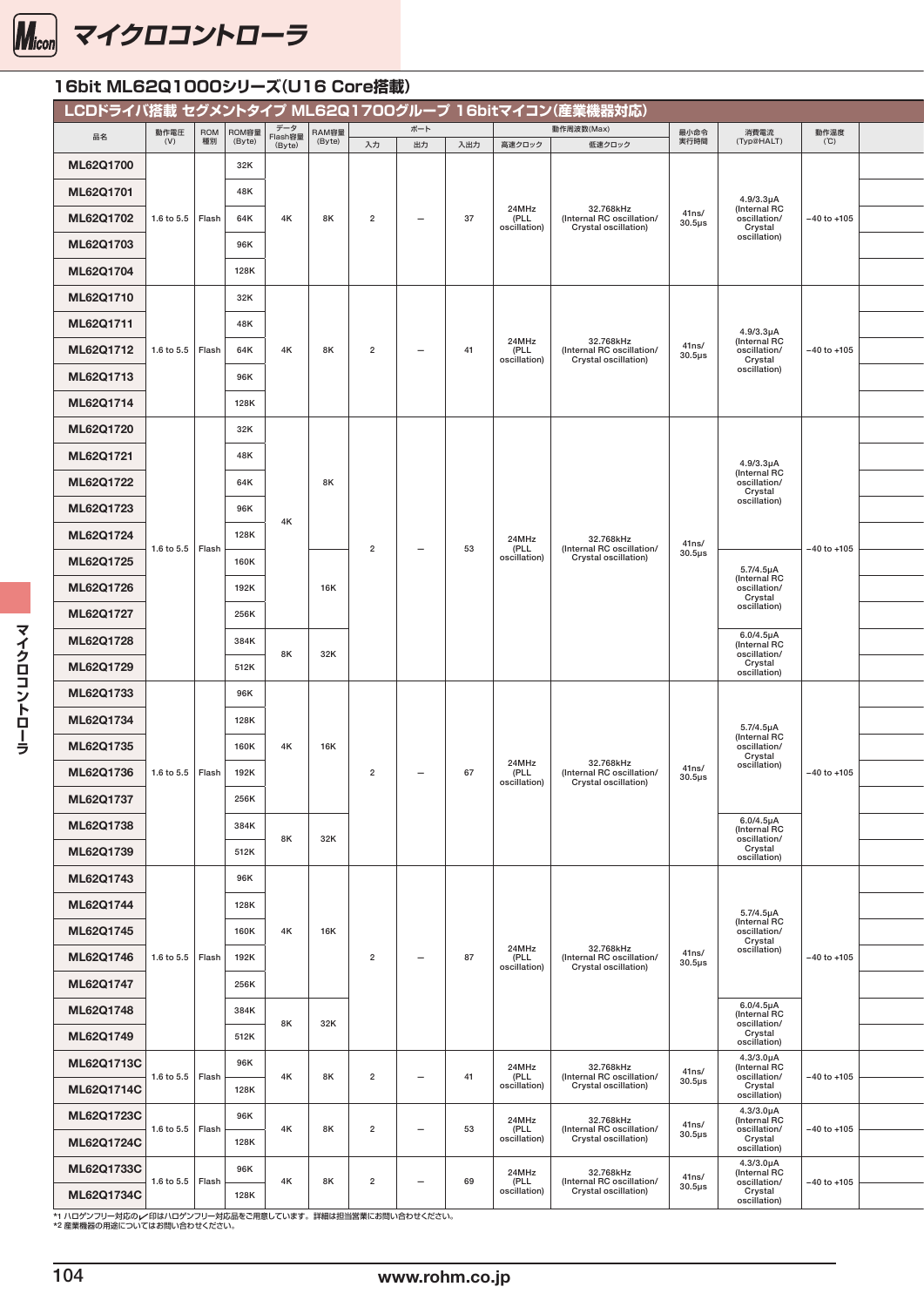

| 16bitタイマ                  | 多機能<br>16bitタイマ                     | ADC(方式)<br>WDT        | DAC    | <b>IsC</b>                             | シリアルボート<br>SSIO UART                              | 電源電圧<br>検出    | LCDドライバ                                 | 外部<br>割込み<br>要因 | その他<br>備考                                                    | バッケージ                                                                     |                                                                               | -<br>  チップ  ハロゲン   産業機器<br>  対応   フリー   対応*2<br>  対応 |
|---------------------------|-------------------------------------|-----------------------|--------|----------------------------------------|---------------------------------------------------|---------------|-----------------------------------------|-----------------|--------------------------------------------------------------|---------------------------------------------------------------------------|-------------------------------------------------------------------------------|------------------------------------------------------|
|                           |                                     |                       |        |                                        |                                                   |               |                                         |                 |                                                              | P-TQFP48-0707-0.50-ZK6                                                    | $\checkmark$<br>$\overline{\phantom{m}}$                                      | $\overline{\phantom{0}}$                             |
|                           |                                     |                       |        |                                        |                                                   |               |                                         |                 |                                                              | P-TQFP48-0707-0.50-ZK6                                                    | $\checkmark$<br>$\overline{\phantom{m}}$                                      | $\checkmark$                                         |
| 6<br>$(8bit \times 12)$   | - 6<br>(TMR, PWM, IGBT,<br>Capture) | 10bit×12<br>(SA type) |        | Master/<br>8bitx1 Slavex1,<br>Master×2 | <b>UART Full</b><br>Duplex/<br>SSIO <sub>×2</sub> | $VLS\times1$  | Max 192dot<br>24seg×<br>8com            | 10              | Safety function,<br>Multiplier/Divider,<br>Comparator×2, DMA | P-TQFP48-0707-0.50-ZK6                                                    | $\checkmark$<br>$\overline{\phantom{a}}$                                      | $\checkmark$                                         |
|                           |                                     |                       |        |                                        |                                                   |               |                                         |                 |                                                              | P-TQFP48-0707-0.50-ZK6                                                    | $\checkmark$<br>$\overline{\phantom{m}}$                                      | $\sqrt{ }$                                           |
|                           |                                     |                       |        |                                        |                                                   |               |                                         |                 |                                                              | P-TQFP48-0707-0.50-ZK6                                                    | $\checkmark$<br>$\overline{\phantom{m}}$                                      | $\checkmark$                                         |
|                           |                                     |                       |        |                                        |                                                   |               |                                         |                 |                                                              | P-TQFP52-1010-0.65-ZK6                                                    | $\checkmark$<br>$\overline{\phantom{a}}$                                      | $\checkmark$                                         |
|                           | - 6                                 |                       |        | Master/                                | <b>UART Full</b>                                  |               | Max 216dot                              |                 | Safety function,                                             | P-TQFP52-1010-0.65-ZK6                                                    | $\checkmark$<br>$\overline{\phantom{m}}$                                      | $\checkmark$                                         |
| - 6<br>$(8bit \times 12)$ | (TMR, PWM, IGBT,<br>Capture)        | 10bit×12<br>(SA type) | 8bit×1 | Slavex1,<br>Master×2                   | Duplex/<br>SSIO <sub>x2</sub>                     | VLS×1         | 27seg×<br>8com                          | 10              | Multiplier/Divider,<br>Comparator×2, DMA                     | P-TQFP52-1010-0.65-ZK6                                                    | $\checkmark$<br>$\overline{\phantom{m}}$                                      | $\checkmark$                                         |
|                           |                                     |                       |        |                                        |                                                   |               |                                         |                 |                                                              | P-TQFP52-1010-0.65-ZK6                                                    | $\checkmark$<br>-                                                             | $\checkmark$                                         |
|                           |                                     |                       |        |                                        |                                                   |               |                                         |                 |                                                              | P-TQFP52-1010-0.65-ZK6                                                    | $\checkmark$<br>$\overline{\phantom{a}}$                                      | $\checkmark$                                         |
|                           |                                     |                       |        |                                        |                                                   |               |                                         |                 |                                                              | P-TQFP64-1010-0.50-ZK6<br>P-QFP64-1414-0.80-ZK6                           | $\checkmark$                                                                  | $\checkmark$                                         |
|                           |                                     |                       |        |                                        |                                                   |               |                                         |                 |                                                              | P-TQFP64-1010-0.50-ZK6<br>P-QFP64-1414-0.80-ZK6<br>P-TQFP64-1010-0.50-ZK6 | $\checkmark$                                                                  | $\sqrt{ }$                                           |
|                           |                                     |                       |        |                                        |                                                   |               |                                         |                 |                                                              | P-QFP64-1414-0.80-ZK6<br>P-TQFP64-1010-0.50-ZK6                           | $\checkmark$                                                                  | $\checkmark$                                         |
|                           |                                     |                       |        |                                        |                                                   |               |                                         |                 |                                                              | P-QFP64-1414-0.80-ZK6<br>P-TQFP64-1010-0.50-ZK6                           | $\checkmark$<br>$\overline{\phantom{0}}$                                      | $\checkmark$                                         |
| - 6<br>$(8bit \times 12)$ | -6<br>(TMR, PWM, IGBT,              | 10bit×12<br>(SA type) | 8bit×1 | Master/<br>Slavex1.<br>Master×2        | <b>UART Full</b><br>Duplex/<br>SSIO <sub>×2</sub> | VLS×1         | Max 280dot<br>$35$ seg $\times$<br>8com | 10              | Safety function,<br>Multiplier/Divider,<br>Comparator×2, DMA | P-QFP64-1414-0.80-ZK6<br>P-TQFP64-1010-0.50-ZK6                           | $\checkmark$                                                                  | $\checkmark$                                         |
|                           | Capture)                            |                       |        |                                        |                                                   |               |                                         |                 |                                                              | P-QFP64-1414-0.80-ZK6<br>P-TQFP64-1010-0.50-ZK6                           | $\checkmark$                                                                  | $\checkmark$                                         |
|                           |                                     |                       |        |                                        |                                                   |               |                                         |                 |                                                              | P-QFP64-1414-0.80-ZK6<br>P-TQFP64-1010-0.50-ZK6                           | $\checkmark$                                                                  | $\checkmark$                                         |
|                           |                                     |                       |        |                                        |                                                   |               |                                         |                 |                                                              | P-QFP64-1414-0.80-ZK6<br>P-TQFP64-1010-0.50-ZK6                           | $\checkmark$                                                                  | $\checkmark$                                         |
|                           |                                     |                       |        |                                        |                                                   |               |                                         |                 |                                                              | P-QFP64-1414-0.80-ZK6<br>P-TQFP64-1010-0.50-ZK6                           | $\checkmark$<br>$\overline{\phantom{0}}$                                      | $\checkmark$                                         |
|                           |                                     |                       |        |                                        |                                                   |               |                                         |                 |                                                              | P-QFP64-1414-0.80-ZK6                                                     | $\checkmark$                                                                  | $\sqrt{ }$                                           |
|                           |                                     |                       |        |                                        |                                                   |               |                                         |                 |                                                              | P-QFP80-1414-0.65-ZK6                                                     | $\checkmark$<br>$\overline{\phantom{0}}$                                      | $\checkmark$<br>$\checkmark$                         |
|                           |                                     |                       |        |                                        |                                                   |               |                                         |                 |                                                              | P-QFP80-1414-0.65-ZK6<br>P-QFP80-1414-0.65-ZK6                            | $\checkmark$<br>$\qquad \qquad -$<br>$\checkmark$<br>$\overline{\phantom{m}}$ | $\checkmark$                                         |
| <b>8</b>                  | - 8<br>(TMR, PWM, IGBT,             | 10bit×16              |        | Master/<br>8bit×2 Slave×1,             | <b>UART Full</b><br>Duplex/                       | VLS×1         | Max 360dot<br>45seg×                    | 12              | Safety function,<br>Multiplier/Divider,                      | P-QFP80-1414-0.65-ZK6                                                     | $\checkmark$<br>$\overline{\phantom{0}}$                                      | $\checkmark$                                         |
| $(8bit \times 16)$        | Capture)                            | (SA type)             |        | Master×2                               | SSIO <sub>x6</sub>                                |               | 8com                                    |                 | Comparator×2, DMA                                            | P-QFP80-1414-0.65-ZK6                                                     | $-$ .                                                                         | $\overline{\phantom{0}}$<br>$\sqrt{ }$               |
|                           |                                     |                       |        |                                        |                                                   |               |                                         |                 |                                                              | P-QFP80-1414-0.65-ZK6                                                     | $\checkmark$<br>$\overline{\phantom{m}}$                                      | $\checkmark$                                         |
|                           |                                     |                       |        |                                        |                                                   |               |                                         |                 |                                                              | P-QFP80-1414-0.65-ZK6                                                     | $\checkmark$                                                                  | $\checkmark$                                         |
|                           |                                     |                       |        |                                        |                                                   |               |                                         |                 |                                                              | P-TQFP100-1414-0.50-ZK6<br>P-QFP100-1420-0.65-BK6                         | $\checkmark$                                                                  | $\sqrt{ }$                                           |
|                           |                                     |                       |        |                                        |                                                   |               |                                         |                 |                                                              | P-TQFP100-1414-0.50-ZK6<br>P-QFP100-1420-0.65-BK6                         | $\checkmark$                                                                  | $\checkmark$                                         |
|                           |                                     |                       |        |                                        |                                                   |               |                                         |                 |                                                              | P-TQFP100-1414-0.50-ZK6<br>P-QFP100-1420-0.65-BK6                         | $\checkmark$                                                                  | $\checkmark$                                         |
| 8<br>$(8bit \times 16)$   | - 8<br>(TMR, PWM, IGBT,<br>Capture) | 10bit×16<br>(SA type) |        | Master/<br>8bitx2 Slavex1,<br>Master×2 | <b>UART Full</b><br>Duplex/<br>SSIO <sub>x6</sub> | VLS×1         | Max 480dot<br>$60$ seg $\times$<br>8com | 12              | Safety function,<br>Multiplier/Divider,<br>Comparator×2, DMA | P-TQFP100-1414-0.50-ZK6<br>P-QFP100-1420-0.65-BK6                         | $\checkmark$<br>۰                                                             | $\sqrt{ }$                                           |
|                           |                                     |                       |        |                                        |                                                   |               |                                         |                 |                                                              | P-TQFP100-1414-0.50-ZK6<br>P-QFP100-1420-0.65-BK6                         | $\checkmark$<br>$\overline{\phantom{a}}$                                      | $\checkmark$                                         |
|                           |                                     |                       |        |                                        |                                                   |               |                                         |                 |                                                              | P-TQFP100-1414-0.50-ZK6<br>P-QFP100-1420-0.65-BK6                         | $\checkmark$                                                                  | $\checkmark$                                         |
|                           |                                     |                       |        |                                        |                                                   |               |                                         |                 |                                                              | P-TQFP100-1414-0.50-ZK6<br>P-QFP100-1420-0.65-BK6                         | $\checkmark$                                                                  | $\checkmark$                                         |
| 6                         | - 6<br>(TMR, PWM, IGBT,             | 10bit×12              | 8bit×1 | Master/                                | <b>UART Full</b>                                  | VLS×1         | Max 216dot<br>27seg×                    | 10              | Safety function,<br>Multiplier/Divider,                      | P-TQFP52-1010-0.65-ZK6                                                    | $\checkmark$<br>$-$                                                           | $\checkmark$                                         |
| $(8bit \times 12)$        | Capture)                            | (SA type)             |        | Slavex1,<br>Master×2                   | Duplex/<br>SSIO <sub>x3</sub>                     |               | 8com                                    |                 | Comparator×2, DMA                                            | P-TQFP52-1010-0.65-ZK6                                                    | $\checkmark$<br>$\overline{\phantom{a}}$                                      | $\sqrt{ }$                                           |
| - 6                       | - 6<br>(TMR, PWM, IGBT,             | 10bit×12              | 8bit×1 | Master/<br>Slavex1,                    | <b>UART Full</b><br>Duplex/                       | $VLS\times 1$ | Max 280dot<br>$35$ seg $\times$         | 10              | Safety function,<br>Multiplier/Divider,                      | P-TQFP64-1010-0.50-ZK6<br>P-QFP64-1414-0.80-ZK6                           | $\checkmark$<br>$\qquad \qquad -$                                             | $\checkmark$                                         |
| $(8bit \times 12)$        | Capture)                            | (SA type)             |        | Master×2                               | SSIO <sub>×4</sub>                                |               | 8com                                    |                 | Comparator×2, DMA                                            | P-TQFP64-1010-0.50-ZK6<br>P-QFP64-1414-0.80-ZK6                           | $\checkmark$<br>$\overline{\phantom{0}}$                                      | $\checkmark$                                         |
| - 6                       | - 6<br>(TMR, PWM, IGBT,             | 10bit×12              | 8bit×1 | Master/<br>Slavex1,                    | <b>UART Full</b><br>Duplex/                       | $VLS\times1$  | Max 360dot<br>45seg×                    | 12              | Safety function,<br>Multiplier/Divider,                      | P-QFP80-1414-0.65-ZK6                                                     | $\checkmark$<br>$\qquad \qquad$                                               | $\checkmark$                                         |
| (8bit×12)                 | Capture)                            | (SA type)             |        | Master×2                               | SSIO <sub>x4</sub>                                |               | 8com                                    |                 | Comparator×2, DMA                                            | P-QFP80-1414-0.65-ZK6                                                     | $\qquad \qquad -$                                                             | $\overline{\phantom{0}}$<br>$\checkmark$             |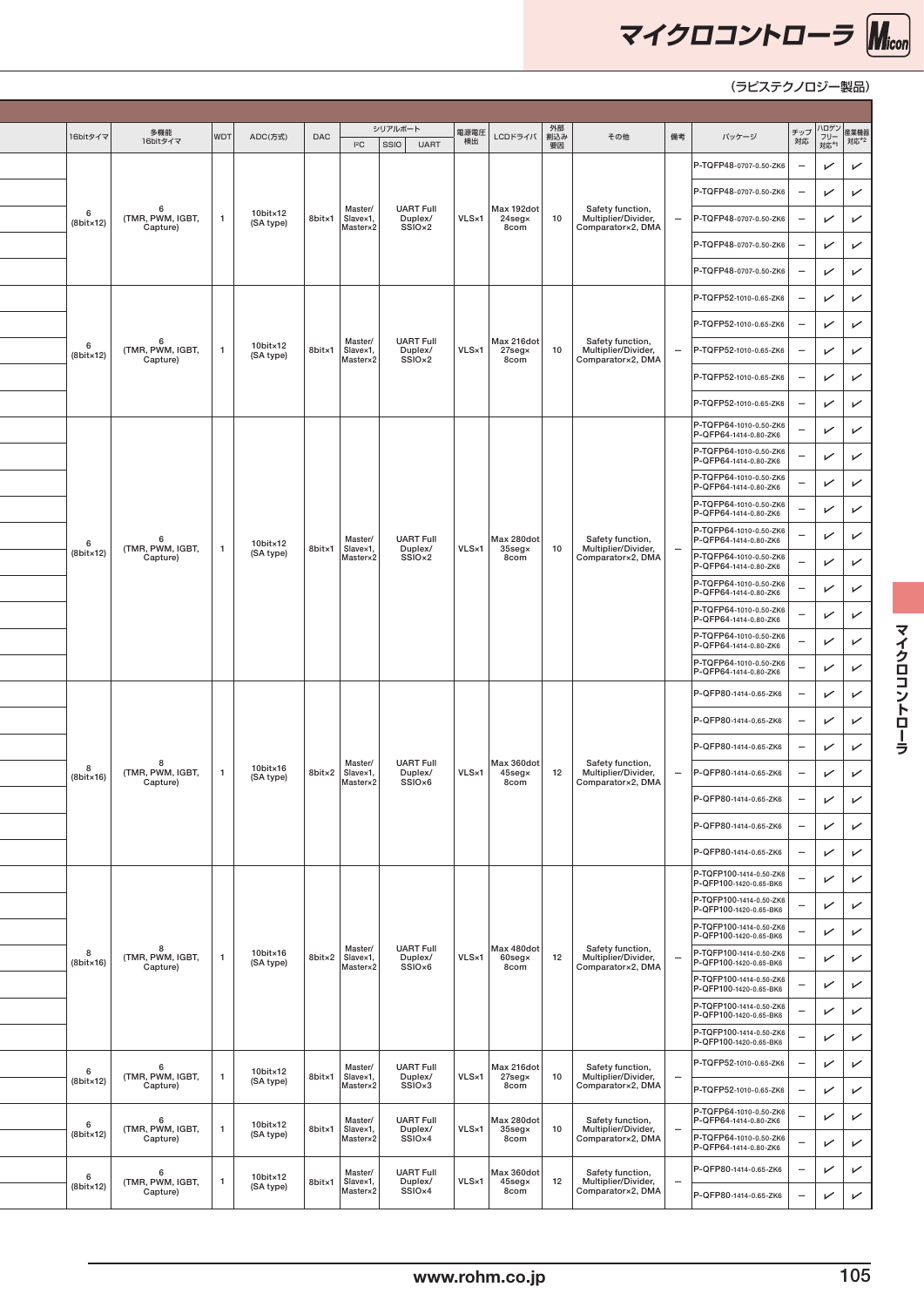<span id="page-6-0"></span>

### 16bit ML62Q1000シリーズ(U16 Core搭載)

| 標準タイプ ML62Q1800グループ 16bitマイコン(産業機器対応) |                    |                              |      |                                             |    |                          |     |                      |                                                   |                     |                                                        |                 |  |
|---------------------------------------|--------------------|------------------------------|------|---------------------------------------------|----|--------------------------|-----|----------------------|---------------------------------------------------|---------------------|--------------------------------------------------------|-----------------|--|
| 品名                                    | 動作電圧<br>(V)        | ROM容量<br>(Byte)<br>ROM<br>種別 |      | データ<br>RAM容量<br>Flash容量<br>(Byte)<br>(Byte) |    | ボート                      |     |                      | 動作周波数(Max)                                        | 最小命令<br>実行時間        | 消費電流                                                   | 動作温度<br>(℃)     |  |
|                                       |                    |                              |      |                                             | 入力 | 出力                       | 入出力 | 高速クロック               | 低速クロック                                            |                     | (Typ@HALT)                                             |                 |  |
| ML62Q1858                             | 1.6 to 5.5   Flash | 384K                         |      | 8K<br>32K                                   |    | $\overline{\phantom{0}}$ | 58  | 24MHz<br>(PLL        | 32.768kHz<br>(Internal RC oscillation/            | 41ns/               | $6.0/4.5\mu A$<br>(Internal RC<br>oscillation/         | $-40$ to $+105$ |  |
| ML62Q1859                             |                    |                              | 512K |                                             |    |                          |     | oscillation)         | Crystal oscillation)                              | 30.5 <sub>µ</sub> s | Crystal<br>oscillation)                                |                 |  |
| ML62Q1868                             |                    | 384K                         |      |                                             |    |                          |     | 24MHz                | 32.768kHz                                         | 41ns/               | $6.0/4.5\mu A$<br>(Internal RC                         |                 |  |
| ML62Q1869                             | 1.6 to 5.5   Flash |                              | 512K | 8K<br>32K                                   |    | $\overline{\phantom{0}}$ | 72  | (PLL<br>oscillation) | (Internal RC oscillation/<br>Crystal oscillation) | $30.5µ$ s           | oscillation,<br>Crystal<br>oscillation)                | $-40$ to $+105$ |  |
| ML62Q1878                             |                    |                              | 384K |                                             |    |                          |     | 24MHz                | 32.768kHz                                         | 41ns/               | 6.0/4.5 <sub>µ</sub> A<br>(Internal RC<br>oscillation/ |                 |  |
| ML62Q1879                             | 1.6 to 5.5   Flash |                              | 512K | 32K<br>8K                                   |    | $\overline{\phantom{0}}$ | 92  | (PLL<br>oscillation) | (Internal RC oscillation/<br>Crystal oscillation) | 30.5us              | Crystal<br>oscillation)                                | $-40$ to $+105$ |  |

\*1 ハロゲンフリー対応のγ/印はハロゲンフリー対応品をご用意しています。詳細は担当営業にお問い合わせください。<br>\*2 産業機器の用途についてはお問い合わせください。

# **低消費電力マイコン(16bit)**

### 16bit ML620Q500(U16 Core搭載)

| ▌標準タイプ 16bitマイコン(産業機器対応) |               |                       |           |     |        |                                     |                                         |                                                                |                     |                                                    |                 |                                                    |                       |  |
|--------------------------|---------------|-----------------------|-----------|-----|--------|-------------------------------------|-----------------------------------------|----------------------------------------------------------------|---------------------|----------------------------------------------------|-----------------|----------------------------------------------------|-----------------------|--|
|                          | 動作            | ROM                   | ROM<br>容量 | データ |        | ボート                                 |                                         | 動作周波数(Max)                                                     |                     |                                                    |                 |                                                    |                       |  |
| 品名                       | (V)           | <b>\$66 PH</b><br>性カリ | (Byte)    |     |        | \   (Byte)   (Byte)   入力   出力   入出力 | 高速クロック                                  | 低速クロック                                                         |                     | │ 最小命令 │ 消費電流 │ 動作温度<br>│ 実行時間 │(Typ@HALT)│    (℃) |                 | <sub>ま</sub> 乗除算    8bit  8機能<br>コプロセッサ  タイマ   9イマ |                       |  |
| ML620Q503H               |               | 1.8 to Flash          | 32K       | 2K  | $\sim$ | $-$ 36                              | 16MHz<br>(Internal RC oscillation/      | 32.768kHz<br>(Internal RC oscillation/<br>Crystal oscillation/ | $62.5ns/$<br>30.5µs | 0.45uA                                             | $-40$ to<br>+85 |                                                    |                       |  |
| <b>ML620Q504H</b>        | 5 5 L<br>ິບ.ບ |                       | 64K       |     | 6K     |                                     | Crystal oscillation/<br>External input) | External input)                                                |                     | (Crystal<br>oscillation                            |                 |                                                    | $(16$ bit $\times$ 4) |  |

\*1 ハロゲンフリー対応の 印はハロゲンフリー対応品をご用意しています。詳細は担当営業にお問い合わせください。 \*2 産業機器の用途についてはお問い合わせください。

## **USB・セキュリティマイコン(32bit)**

### 32bit ML630Q400(ARM® Cortex®-MO+搭載)

| LCDドライバ搭載 |                                                                |     |      |                             |            |                          |                          |                            | 載 ドットマトリックスタイプ 32bitマイコン(産)        | 器对応)                                              |              |                             |               |                                    |                         |  |
|-----------|----------------------------------------------------------------|-----|------|-----------------------------|------------|--------------------------|--------------------------|----------------------------|------------------------------------|---------------------------------------------------|--------------|-----------------------------|---------------|------------------------------------|-------------------------|--|
|           | 動作                                                             | ROM | ROM  |                             | RAM        |                          | ボート                      |                            |                                    | 動作周波数(Max)                                        |              |                             |               |                                    |                         |  |
| 品名        | 電圧<br>(V)                                                      | 惟かり |      | 容量 Flash容量<br>(Byte) (Byte) |            |                          |                          | )   (Byte)   入力   出力   入出力 | 高速クロック                             | 低速クロック                                            | 最小命令<br>実行時間 | 消費電流 動作温度<br>(Typ@HALT) (℃) |               | ま   乗除算   8bit   ↓<br>  コプロセッサ タイマ | 多機能<br>  16bit<br>  タイマ |  |
| ML630Q464 | $\left  \frac{1.8 \text{ to}}{0.16 \text{ m/s}} \right $ Flash |     | 64K  | 2K                          | 8K         |                          |                          |                            | 16MHz<br>(Internal RC oscillation) | 32.768kHz                                         | 41.7ns/      | 0.8 <sub>u</sub> A          |               | 32bit                              |                         |  |
| ML630Q466 | 3.D                                                            |     | 128K |                             | <b>16K</b> | $\overline{\phantom{a}}$ | $\overline{\phantom{0}}$ | 38                         | 24MHz (PLL oscillation)            | (Internal RC oscillation/<br>Crystal oscillation) | $30.5\mu s$  | (Crystal<br>  oscillation   | –40 to<br>+85 | multiplier (16bitx4)               |                         |  |

\*1 ハロゲンフリー対応のγ/印はハロゲンフリー対応品をご用意しております。詳細は担当営業にお問い合わせください。<br>\*2 産業機器の用途についてはお問い合わせください。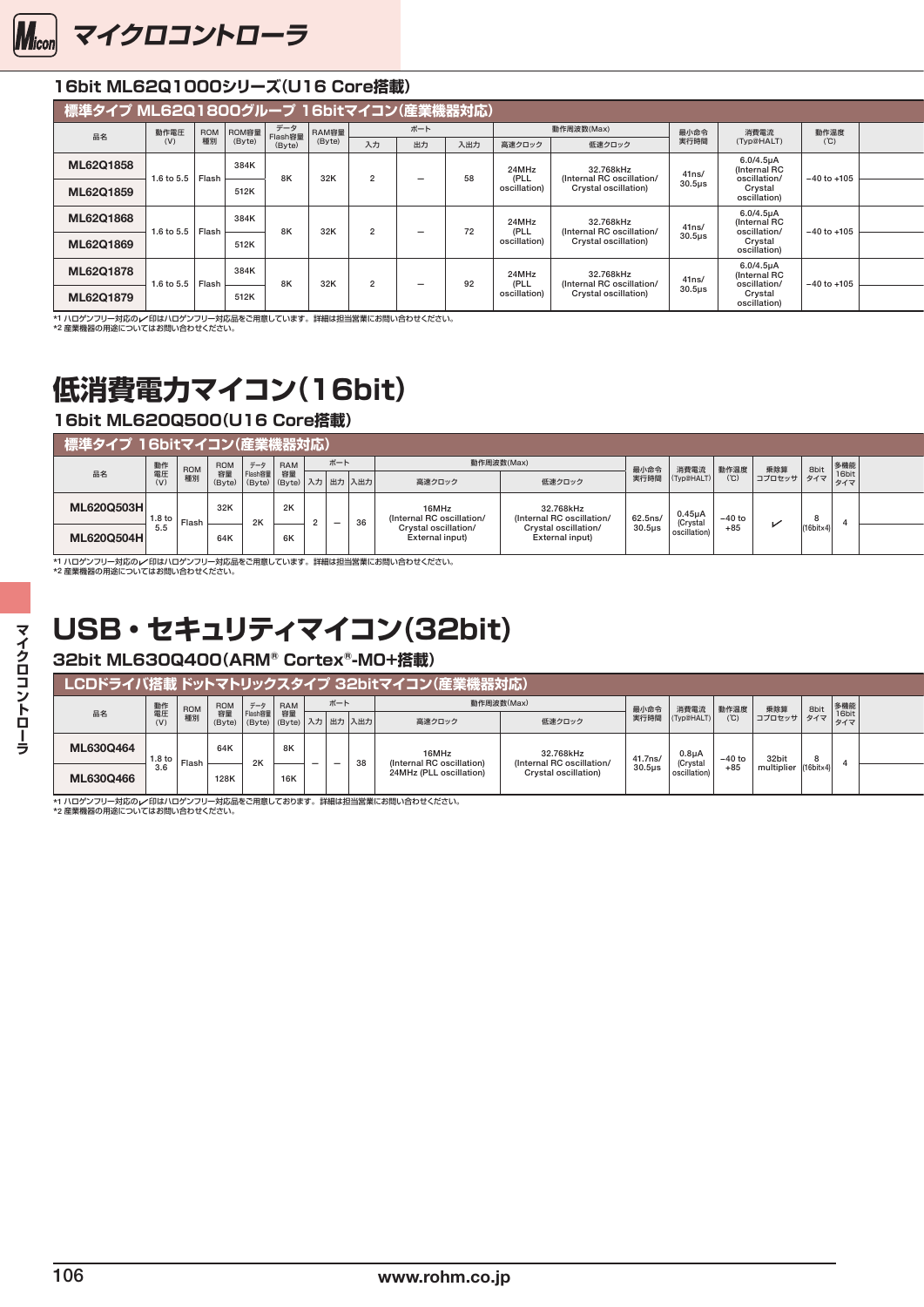

|  | 16bitタイマ  | 多機能<br>16bitタイマ  | <b>WDT</b> | ADC(方式)               | <b>DAC</b> | 2C                              | シリアルボート<br>SSIO UART |       |                          | 電源電圧 LCD 外部<br>検出 ドライバ 割込み | その他                                      | バッケージ<br>備考                                       |                          | │ チップ │ハロゲン│<br>│ チップ │ フリー│産業機器<br>│ 対応 │ 対応*1│ 対応*2 |              |
|--|-----------|------------------|------------|-----------------------|------------|---------------------------------|----------------------|-------|--------------------------|----------------------------|------------------------------------------|---------------------------------------------------|--------------------------|-------------------------------------------------------|--------------|
|  |           | (TMR, PWM, IGBT, |            | 10bit×12<br>(SA type) | 8bitx1     | Master/<br>Slave×1,<br>Master×2 | <b>UART Full</b>     | VLS×1 | $\overline{\phantom{0}}$ | 10                         | Safety function,                         | P-TQFP64-1010-0.50-ZK6<br>P-QFP64-1414-0.80-ZK6   |                          | $\checkmark$                                          | $\checkmark$ |
|  | (8bit×12) | Capture)         |            |                       |            |                                 | Duplex/<br>SSIO×2    |       |                          |                            | Multiplier/Divider,<br>Comparator×2, DMA | P-TQFP64-1010-0.50-ZK6<br>P-QFP64-1414-0.80-ZK6   | $\overline{\phantom{0}}$ | $\sqrt{2}$                                            | $\checkmark$ |
|  |           | (TMR, PWM, IGBT, |            | 10bit×16<br>(SA type) |            | Master<br>8bitx2 Slavex1,       | <b>UART Full</b>     | VLS×1 | $\overline{\phantom{a}}$ | 12                         | Safety function,<br>Multiplier/Divider,  | P-QFP80-1414-0.65-ZK6                             | $\overline{\phantom{0}}$ | $\sqrt{ }$                                            | $\checkmark$ |
|  | (8bit×16) | Capture)         |            |                       |            | Master×2                        | Duplex/<br>SSIO×6    |       |                          |                            | Comparator×2, DMA                        | P-QFP80-1414-0.65-ZK6                             |                          | $\sqrt{ }$                                            | $\checkmark$ |
|  |           | (TMR, PWM, IGBT, |            | 10bit×16<br>(SA type) |            | Master<br>8bit×2 Slave×1        | <b>UART Full</b>     | VLS×1 | $\overline{\phantom{0}}$ | 12                         | Safety function,                         | P-TQFP100-1414-0.50-ZK6<br>P-QFP100-1420-0.65-BK6 |                          | $\sqrt{ }$                                            | $\sqrt{ }$   |
|  | (8bit×16) | Capture)         |            |                       |            | Master×2                        | Duplex/<br>SSIO×6    |       |                          |                            | Multiplier/Divider,<br>Comparator×2, DMA | P-TQFP100-1414-0.50-ZK6<br>P-QFP100-1420-0.65-BK6 | $\overline{\phantom{a}}$ | $\overline{\phantom{0}}$                              | $\checkmark$ |

#### **16bit Music Music Music Music Music Music Music Music Music Music Music Music Music Music Music Music Music M**usi

|  | <b>PWM</b>            | キャプチャ                 | <b>WDTI</b> | ADC(方式)                          | $- - - -$<br>$\left  \begin{matrix} 2 & 3 \\ 2 & 5 \end{matrix} \right $ UART USB | シリアルボート        |                                             | __  電源電圧   LCDドライバ   割込み  <br><sub>ISR</sub>   検出   LCDドライバ   割込み | 要因 | その他                                    | 備考 | バッケージ                  |        | - チップ   フリー<br>- 対応   対応*1 | 「ハロゲン 産業機器<br>- フリー 産業機器<br>- <sub>ホ*1</sub> 対応*2 |
|--|-----------------------|-----------------------|-------------|----------------------------------|-----------------------------------------------------------------------------------|----------------|---------------------------------------------|-------------------------------------------------------------------|----|----------------------------------------|----|------------------------|--------|----------------------------|---------------------------------------------------|
|  | 16bit×4<br>(use 16bit | 16bit×4<br>(use 16bit |             | 24bit×2<br>(RC type)<br>12bit×12 | Master                                                                            | Full<br>Duplex | $ VLS \times 1$<br>$\overline{\phantom{a}}$ |                                                                   |    | Low speed frequency<br>correction,     |    | P-TQFP48-0707-0.50-ZK6 | $\sim$ | $\overline{\phantom{a}}$   |                                                   |
|  | Timer)                | Timer)                |             | (SA type)                        | $\times 2$                                                                        | ᄾ              | LLD×1                                       |                                                                   |    | Analog comparator×2,<br>Melody: Buzzer |    | P-TQFP48-0707-0.50-ZK6 | び      | $\checkmark$               | ↙                                                 |

#### **32bit ML630Q400(ARM® Cortex®-M0+搭載)** (ラピステクノロジー製品)

| <b>PWM</b>            | キャプチャ                | ADC(方式)<br><b>WDT</b>                        | シリアルボート<br>000<br>$\left  \begin{array}{cc} 1^{\circ}C & \frac{5510}{1001} \end{array} \right $ UART USB |                | 電源電圧<br>横出<br>LCDドライバ 割込み                | 外部<br>要因 | その他                                                                          | 備考                       | バッケージ                   |  | │ チップ │ <sup>ハロクノ</sup> │産業機器<br>│ 対応 │ フリー│産業機器 |
|-----------------------|----------------------|----------------------------------------------|----------------------------------------------------------------------------------------------------------|----------------|------------------------------------------|----------|------------------------------------------------------------------------------|--------------------------|-------------------------|--|--------------------------------------------------|
| 16bit×4<br>(use 16bit | 16bit×4<br>(use 16bi | $24$ bit $\times 2$<br>(RC type)<br>12bit×12 | Master.<br>$\frac{1}{2}$ Slave 2,                                                                        | Full<br>Duplex | Max 400dot<br>VLSx1<br>$50$ seg $\times$ |          | AES 128bit HW accelerator<br>(CBC, CTR, CTR),<br>Random generator, DMA, RTC, | $\overline{\phantom{0}}$ | P-TQFP100-1414-0.50-ZK6 |  |                                                  |
| Timer)                | Timer)               | (SA type)                                    | ×2                                                                                                       |                | LLD×1<br>8com                            |          | Analog comparator×2, 1kHz<br>Timer                                           |                          | P-TQFP100-1414-0.50-ZK6 |  |                                                  |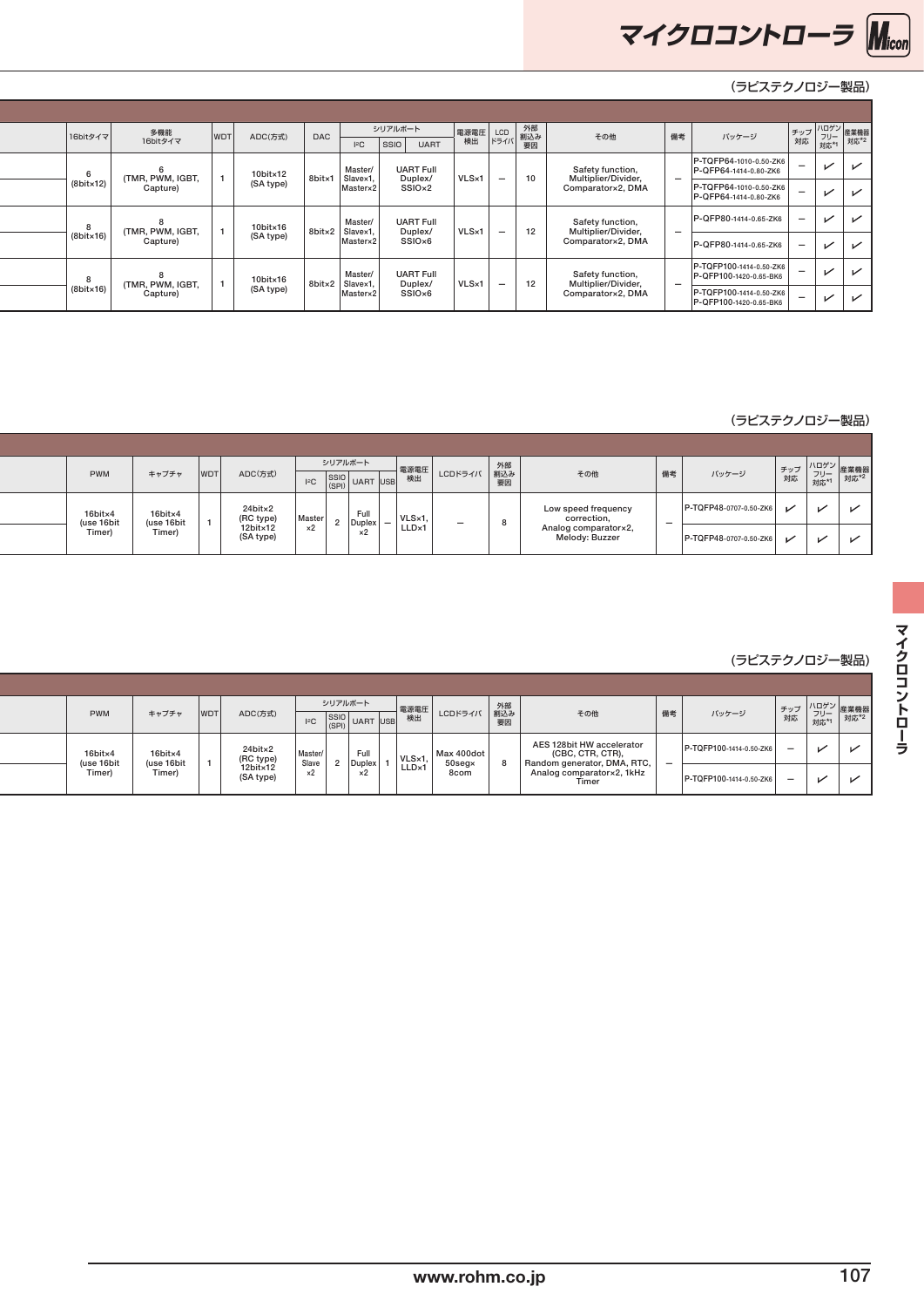<span id="page-8-0"></span>

# **低電圧動作マイコン(8bit)**

**8bit ML610400/ML610Q400(U8 Core搭載)** 

|                                                                                                                           | <mark>■標準タイ</mark> プ 8bitマイコン                                         |            |                          |                      |                                                                                                                            |                    |                                         |                                           |                             |                 |                                                                  |                     |                                        |  |  |
|---------------------------------------------------------------------------------------------------------------------------|-----------------------------------------------------------------------|------------|--------------------------|----------------------|----------------------------------------------------------------------------------------------------------------------------|--------------------|-----------------------------------------|-------------------------------------------|-----------------------------|-----------------|------------------------------------------------------------------|---------------------|----------------------------------------|--|--|
| 品名                                                                                                                        | 動作<br>電圧<br>(V)<br>ROM<br>種別                                          |            |                          |                      | │ ROM │ データ │ RAM │ │ ボート<br>│ 容量 │ Flash容量 │ 容量 │ │ │ │ │ │ │ │ │ │ │ │ │ │<br>│ (Byte) │ (Byte) │ (Byte) │ 入力 │ 出力 │ 入出力 |                    | 動作周波数(Max)<br>高速クロック 低速クロック             | 最小命令<br>実行時間                              | 消費電流 動作温度<br>(Typ@HALT) (℃) |                 | 1kHz<br>8bitタイマ                                                  | PWM                 | キャプチャ WDT                              |  |  |
| ML610Q482                                                                                                                 | 1.1 to $ $<br>Flash<br>3.6                                            | 64K        | $\overline{\phantom{a}}$ | 4K<br>6              | 22<br>$-4$                                                                                                                 | 4.096MHz<br>500kHz | 32.768kHz<br>(Crystal<br>oscillation)   | $0.244\mu s$<br>2µs/<br>$30.5\mu s$       | $0.5\mu A$                  | $-20$ to<br>+70 | $\overline{4}$<br>$\overline{\phantom{a}}$<br>$(16bit \times 2)$ | 16bit×1             | $\overline{1}$<br>$-$ .                |  |  |
| 標準タイプ 8bitマイコン(産業機器対応)                                                                                                    |                                                                       |            |                          |                      |                                                                                                                            |                    |                                         |                                           |                             |                 |                                                                  |                     |                                        |  |  |
| <b>ML610Q482P</b> $\begin{array}{ c c c } \hline 1.1 \text{ to} & \text{Flash} \end{array}$                               |                                                                       | 64K        | $\sim$                   | 4K                   | 22<br>6 4                                                                                                                  | 4.096MHz<br>500kHz | 32.768kHz<br>(Crystal<br>oscillation)   | $0.244 \mu s$<br>2μs/<br>30.5μs           | $0.5\mu A$                  | $-40$ to<br>+85 | $\overline{4}$<br>$(16bit \times 2)$                             | 16bit×1             | $\mathbf{1}$<br>$-$                    |  |  |
| LCDドライバ搭載 ドットマトリックスタイプ 8bitマイコン                                                                                           |                                                                       |            |                          |                      |                                                                                                                            |                    |                                         |                                           |                             |                 |                                                                  |                     |                                        |  |  |
| ML610Q421                                                                                                                 | 1.1 to                                                                |            |                          | 2K                   | 22<br>6 3                                                                                                                  | 4.096MHz           | 32.768kHz<br>(Crystal<br>oscillation)   | $0.244\mu s$                              |                             |                 | $\overline{\phantom{a}}$                                         |                     |                                        |  |  |
| ML610Q422                                                                                                                 | Flash<br>3.6                                                          | 32K        | $\overline{\phantom{a}}$ |                      | 14                                                                                                                         | 500kHz             | 32.768kHz<br>(Crystal<br>oscillation)   | 2µs/<br>$30.5\mu s$                       | $0.5\mu A$                  | $-20$ to<br>+70 | $(16bit \times 2)$                                               | 16bit×1             | $\overline{2}$                         |  |  |
| ML610Q429                                                                                                                 | $\frac{1.1 \text{ to}}{3.6}$<br>Flash                                 | 48K        | $-$                      | 4K                   | $10 \mid 3 \mid$<br>20                                                                                                     | 4.096MHz<br>2MHz   | 32.768kHz<br>(Crystal<br>oscillation)   | $0.244 \mu s$<br>$0.5\mus$<br>$30.5\mu s$ | $0.5\mu A$                  | $-20$ to<br>+70 | $\overline{\mathbf{2}}$<br>$(16bit \times 1)$                    | $16$ bit $\times 3$ | $\overline{\phantom{0}}$               |  |  |
| ML610Q431<br>ML610Q432                                                                                                    | 1.1 to $ $<br>Flash<br>3.6                                            | 64K        | $\overline{\phantom{0}}$ | 3K<br>6              | 22<br>$\cdot$ 3<br>14                                                                                                      | 4.096MHz<br>500kHz | 32.768kHz<br>(Crystal<br>oscillation)   | $0.244 \mu s$<br>$2\mu s/$<br>$30.5\mu s$ | $0.5\mu A$                  | $-20$ to<br>+70 | $\overline{4}$<br>$(16bit \times 2)$                             | 16bit×1             | $\overline{2}$                         |  |  |
| ML610Q435<br>ML610Q436                                                                                                    | 1.1 to<br>Flash<br>3.6                                                | 96K        | $-$                      | 3K                   | 22<br>6 3<br>14                                                                                                            | 4.096MHz<br>500kHz | 32.768kHz<br>(Crystal<br>oscillation)   | $0.244\mu s$<br>2µs/<br>$30.5 \mu s$      | $0.5\mu A$                  | –20 to<br>$+70$ | $\overline{4}$<br>$(16bit \times 2)$                             | 16bit×1             | $\overline{2}$                         |  |  |
| ML610Q438                                                                                                                 | $\begin{array}{ c} 1.1 \text{ to} \\ 3.6 \end{array}$<br>Flash        | 128K       | $\overline{\phantom{0}}$ | 7K<br>10             | 20<br>3 <sup>1</sup>                                                                                                       | 4.096MHz<br>2MHz   | 32.768kHz<br>(Crystal                   | $0.244\mu s$<br>$0.5\mus$                 | $0.5\mu A$                  | $-20$ to<br>+70 | $\frac{4}{1}$                                                    | $16$ bit $\times 3$ | $\overline{2}$<br>$\overline{1}$       |  |  |
| LCDドライバ搭載 ドットマトリックスタイプ 8bitマイコン(産業機器対応)                                                                                   |                                                                       |            |                          |                      |                                                                                                                            |                    | oscillation)                            | $30.5\mu s$                               |                             |                 | $(16bit \times 2)$                                               |                     |                                        |  |  |
| ML610Q421P                                                                                                                |                                                                       |            |                          |                      | 22                                                                                                                         |                    |                                         |                                           |                             |                 |                                                                  |                     |                                        |  |  |
| ML610Q422P                                                                                                                | $\begin{array}{ c c } 1.1 \text{ to } 3.6 \end{array}$ Flash          | 32K        | $\overline{\phantom{a}}$ | 2K<br>6              | 3 I<br>14                                                                                                                  | 4.096MHz<br>500kHz | 32.768kHz<br>(Crystal<br>oscillation)   | $0.244 \mu s / 2 \mu s /$<br>$30.5\mu s$  | $0.5\mu A$                  | $-40$ to<br>+85 | $\overline{4}$<br>$(16bit \times 2)$                             | 16bit×1             | $\overline{2}$                         |  |  |
| ML610Q439P                                                                                                                |                                                                       | 128K       |                          | 7K<br>10             | 20                                                                                                                         | 4.096MHz<br>2MHz   |                                         | $0.244 \mu s$<br>$0.5\mus$<br>$30.5\mu$ s |                             |                 |                                                                  | $16$ bit $\times 3$ |                                        |  |  |
| LCDドライバ搭載 セグメントタイプ 8bitマイコン                                                                                               |                                                                       |            |                          |                      |                                                                                                                            |                    |                                         |                                           |                             |                 |                                                                  |                     |                                        |  |  |
| ML610Q407                                                                                                                 |                                                                       |            |                          |                      |                                                                                                                            |                    | 32.768kHz                               |                                           |                             |                 |                                                                  |                     |                                        |  |  |
| ML610Q407A                                                                                                                | $\vert$ 1.25 to Flash  <br>3.6                                        | <b>16K</b> | $-$                      | 1K                   | $5 \mid 12 \mid 22$                                                                                                        | 2MHz               | (Crystal<br>oscillation)<br>32.768kHz   | $0.5 \mu s/$<br>$30.5\mu s$               | $0.9\mu A$                  | $-20$ to<br>+70 | $\overline{4}$<br>$(16bit \times 2)$                             | 16bit×1             | $\overline{2}$                         |  |  |
| ML610Q408                                                                                                                 | $\sqrt{\frac{1.25 \text{ to}}{3.6}}$ Flash                            | <b>16K</b> | $\overline{\phantom{a}}$ | 1K<br>5 <sup>1</sup> | 22<br>8                                                                                                                    | 2MHz               | (Crystal                                | $0.5\mus$                                 |                             |                 |                                                                  |                     |                                        |  |  |
| ML610Q411                                                                                                                 |                                                                       |            |                          |                      |                                                                                                                            |                    | oscillation)                            | $30.5\mu s$                               | $0.9\mu A$                  | –20 to<br>$+70$ | $\overline{4}$<br>$(16bit \times 2)$                             | 16bit×1             | $\overline{2}$                         |  |  |
| ML610Q412                                                                                                                 | 1.1 <sub>to</sub><br>Flash<br>3.6                                     | <b>16K</b> | $-$                      | 1K                   | 22<br>6 3<br>14                                                                                                            | 500kHz             | 32.768kHz<br>(Crystal<br>oscillation)   | $2\mu s/$<br>$30.5\mu s$                  | $0.5\mu A$                  | $-20$ to<br>+70 | $\overline{4}$<br>$(16bit \times 2)$                             | 16bit×1             | $\overline{2}$                         |  |  |
| ML610Q419<br>ML610Q419C                                                                                                   | 1.1 to<br>Flash<br>3.6                                                | 64K        | 4K                       | 2K                   | 18<br>6 3<br>26                                                                                                            | 4.096MHz<br>500kHz | 32.768kHz<br>(Crystal<br>oscillation)   | $0.244 \mu s$<br>$2\mu s/$<br>$30.5\mu s$ | $0.9\mu A$                  | $-20$ to<br>+70 | $\overline{4}$<br>$(16bit \times 2)$                             | 16bit×1             | $\overline{2}$                         |  |  |
| LCDドライバ搭載 セグメントタイプ 8bitマイコン(産業機器対応)                                                                                       |                                                                       |            |                          |                      |                                                                                                                            |                    |                                         |                                           |                             |                 |                                                                  |                     |                                        |  |  |
| ML610Q407P                                                                                                                |                                                                       |            |                          |                      |                                                                                                                            |                    | 32.768kHz                               |                                           |                             |                 | $\overline{4}$                                                   |                     |                                        |  |  |
| ML610Q407PA                                                                                                               | $\begin{array}{ c c c }\n\hline\n1.25 to & \text{Flash}\n\end{array}$ | 16K        | $-$                      | 1K                   | 5 12 22                                                                                                                    | 2MHz               | (Crystal<br>oscillation)                | $0.5\mu s/$ $30.5\mu s$                   | $0.9\mu A$                  | –40 to<br>+85   | $(16bit \times 2)$                                               | 16bit×1             | $\overline{2}$                         |  |  |
| <b>ML610Q408P</b> $\begin{vmatrix} 1.25 \ 3.6 \end{vmatrix}$ Flash                                                        |                                                                       | 16K        | $\overline{\phantom{a}}$ | 1K                   | 22<br>5 8                                                                                                                  | 2MHz               | 32.768kHz<br>(Crystal<br>  oscillation) | $0.5\mu s/$ $30.5\mu s$                   | $0.9\mu A$                  | $-40$ to<br>+85 | $4$<br>(16bit×2)                                                 | 16bit×1             | $\overline{2}$<br>$\blacktriangleleft$ |  |  |
| ML610Q411P                                                                                                                |                                                                       |            |                          |                      | 22                                                                                                                         |                    |                                         |                                           |                             |                 |                                                                  |                     |                                        |  |  |
| <b>ML610Q411PA</b> $\begin{array}{ c c c } \hline 1.1 & \text{to} & \text{Flash} \ \hline 3.6 & \text{Flash} \end{array}$ |                                                                       | <b>16K</b> | $\sim$                   | 1K                   | 6 3                                                                                                                        | 500kHz             | 32.768kHz<br>(Crystal<br>oscillation)   | 2µs/<br>$30.5 \mu s$                      | $0.5\mu A$                  | -40 to<br>+85   | $\overline{4}$<br>$\overline{1}$<br>$(16bit \times 2)$           | 16bit×1             | $\overline{2}$                         |  |  |

\*1 ハロゲンフリー対応のレイ印はハロゲンフリー対応品をご用意しています。詳細は担当営業にお問い合わせください。<br>\*2 産業機器の用途についてはお問い合わせください。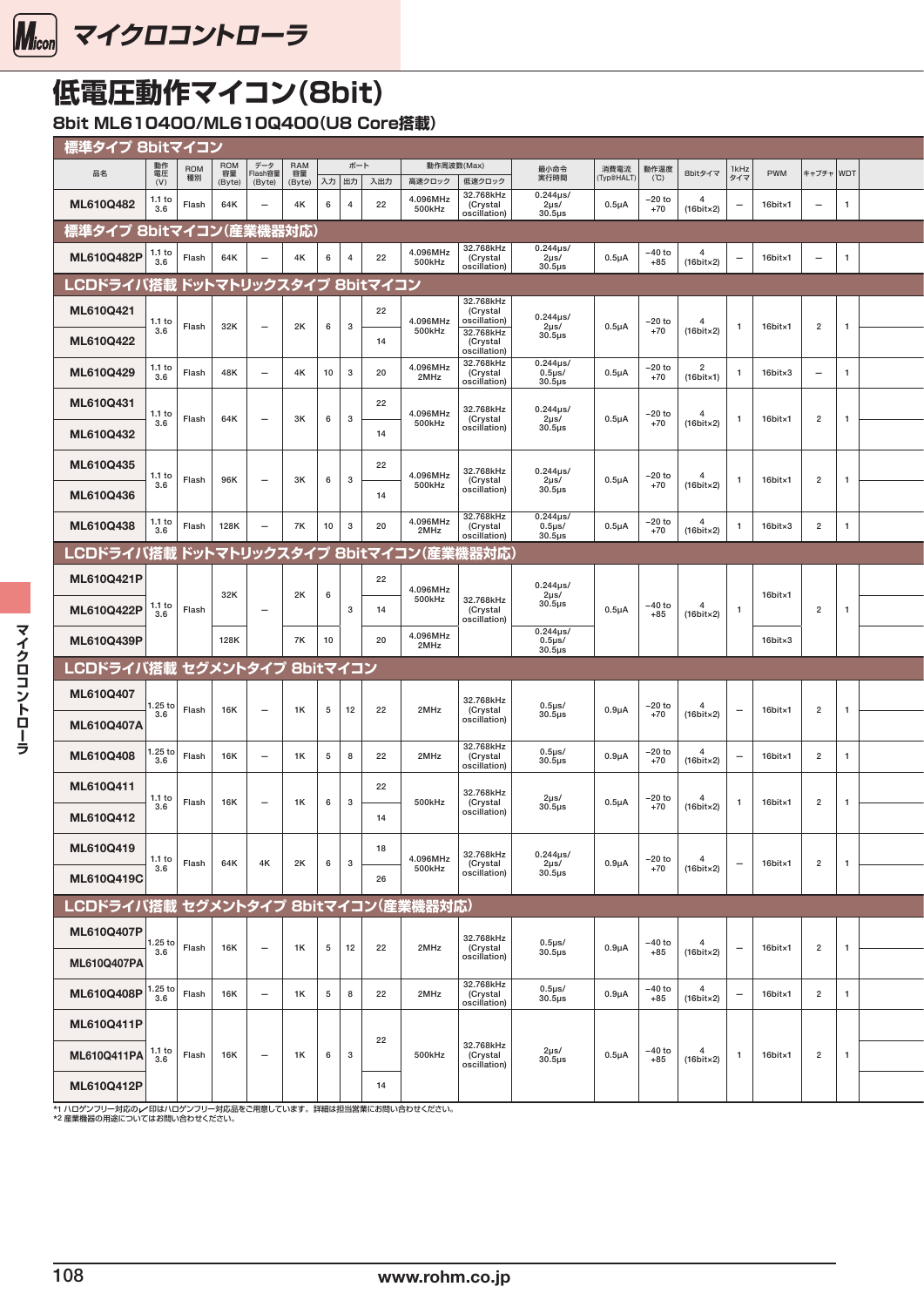

### **8bit ML610400/ML610Q400(U8 Core搭載)** (ラピステクノロジー製品)

| ADC(方式)<br>$ PC $ SSIO                                                         | シリアルボート       | 電源電圧<br>検出<br><b>UART</b>                                | LCDドライバ                    | 外部割込み要因                          | その他                                                  | 備考                                                                                                   | バッケージ                    |                          | │ チップ │ハロゲン│<br>│ チップ │ / フリー│ 産業機器<br>│ 対応 │ 对応*1 │ 対応*2 |
|--------------------------------------------------------------------------------|---------------|----------------------------------------------------------|----------------------------|----------------------------------|------------------------------------------------------|------------------------------------------------------------------------------------------------------|--------------------------|--------------------------|-----------------------------------------------------------|
| Master<br>24bit×2 (RC type)<br>$\times 1$                                      |               | Half<br>Duplex<br>BLD×1<br>$\times 1$                    | $\overline{\phantom{0}}$   | -5                               | Low speed frequency<br>correction/<br>Buzzer         | $\overline{\phantom{a}}$                                                                             | P-TQFP48-0707-0.50-ZK6   | $\checkmark$             | $\checkmark$<br>$\overline{\phantom{a}}$                  |
|                                                                                |               |                                                          |                            |                                  |                                                      |                                                                                                      |                          |                          |                                                           |
| Master<br>24bit×2 (RC type)<br>$\times 1$                                      |               | Half<br>Duplex<br>BLD×1<br>$\times 1$                    | $\overline{\phantom{0}}$   | 5                                | Low speed frequency<br>correction/<br>Buzzer         | $\overline{\phantom{0}}$                                                                             | P-TQFP48-0707-0.50-ZK6   | $\checkmark$             | $\sqrt{ }$<br>$\checkmark$                                |
|                                                                                |               |                                                          |                            |                                  |                                                      |                                                                                                      |                          |                          |                                                           |
| 24bit×2 (RC type)<br>Master                                                    |               | Half<br>BLD×1<br>Duplex                                  | Max 400dot<br>50seg×8com   | 5                                | Low speed frequency<br>correction/                   | $\overline{\phantom{a}}$                                                                             | P-TQFP120-1414-0.40-ZK6  | $\checkmark$             | $\sqrt{ }$<br>$\hspace{0.1mm}-\hspace{0.1mm}$             |
| 12bit×2 (SA type)<br>$\times 1$                                                |               | $\times 1$                                               | Max 800dot<br>50seg×16com  |                                  | Melody: Buzzer                                       | Low-speed scillation stop detect<br>reset: enable                                                    | P-TQFP120-1414-0.40-ZK6  | $\sqrt{ }$               | $\sqrt{ }$<br>$\overline{\phantom{a}}$                    |
| Master<br>24bit×2 (RC type)<br>$\times 1$                                      |               | Half<br>Duplex<br>BLD×1<br>$\times 1$                    | Max 512dot<br>64seg×8com   | 9                                | Low speed frequency<br>correction/<br>Melody: Buzzer | Selectable oscillation stop detection<br>reset: function enable/<br>disable according to mask option | P-TQFP128-1414-0.40-ZK6  | $\checkmark$             | $\sqrt{ }$<br>$\overline{\phantom{a}}$                    |
| 24bit×2 (RC type) Master                                                       |               | Half<br>Duplex<br>BLD×1                                  | Max 1024dot<br>64seg×16com | 5                                | RTC/<br>Low speed frequency                          | Low-speed oscillation stop detect<br>reset: enabele                                                  | -LQFP144-2020-0.50-QK6   | $\checkmark$             | $\checkmark$<br>$\overline{\phantom{a}}$                  |
| 12bit×2 (SA type)<br>×1                                                        |               | $\times 1$                                               | Max 1536dot<br>64seg×24com |                                  | correction/<br>Melody: Buzzer                        | Low-speed oscillation stop detect<br>reset: enabele                                                  | P-LQFP144-2020-0.50-QK6  | $\sqrt{ }$               | $\sqrt{ }$<br>$\hspace{0.1mm}-\hspace{0.1mm}$             |
| 24bit×2 (RC type)<br>12bit×2 (SA type)<br>Master                               |               | Half<br>BLD×1<br>Duplex                                  | Max 1024dot<br>64seg×16com | - 5                              | RTC/<br>Low speed frequency                          | Low-speed oscillation stop detect<br>reset: enabele                                                  | $\qquad \qquad -$        | $\sqrt{ }$               | $\sqrt{ }$<br>$\overline{\phantom{a}}$                    |
| $\times 1$                                                                     |               | ×1                                                       | Max 1536dot<br>64seg×24com |                                  | correction/<br>Melody: Buzzer                        | Low-speed oscillation stop detect<br>reset: enabele                                                  | $\overline{\phantom{m}}$ | $\sqrt{ }$               | ✓<br>$\overline{\phantom{0}}$                             |
| 24bit×2 (RC type)<br>Master<br>12bit×2 (SA type)<br>$\times 1$                 |               | Half<br>Duplex<br>BLD×1<br>$\times 1$                    | Max 1344dot<br>56seg×24com | 9                                | Low speed frequency<br>correction/<br>Melody: Buzzer | Selectable oscillation stop detection<br>reset: function enable/<br>disable according to software    | P-LQFP144-2020-0.50-QK6  | $\sqrt{ }$               | $\sqrt{ }$<br>$\hspace{0.1mm}-\hspace{0.1mm}$             |
|                                                                                |               |                                                          |                            |                                  |                                                      |                                                                                                      |                          |                          |                                                           |
|                                                                                |               |                                                          | Max 400dot<br>50seg×8com   | - 5                              |                                                      | $\overline{\phantom{0}}$                                                                             | P-TQFP120-1414-0.40-ZK6  | $\sqrt{ }$               | $\sqrt{ }$<br>$\checkmark$                                |
| 24bit×2 (RC type) Master<br>12bit×2 (SA type)<br>$\times 1$                    |               | Half<br>BLD×1<br>Duplex<br>$\times 1$                    | Max 800dot<br>50seg×16com  |                                  | Low speed frequency<br>correction/<br>Melody: Buzzer | Low-speed scillation stop detect<br>reset: enable                                                    | P-TQFP120-1414-0.40-ZK6  | $\sqrt{ }$               | $\checkmark$<br>$\checkmark$                              |
|                                                                                |               |                                                          | Max 1024dot<br>64seg×16com | 9                                |                                                      | Selectable oscillation stop detection<br>reset: function enable/<br>disable according to software    | P-LQFP144-2020-0.50-QK6  | $\overline{\phantom{m}}$ | $\sqrt{ }$<br>$\checkmark$                                |
|                                                                                |               |                                                          |                            |                                  |                                                      |                                                                                                      |                          |                          |                                                           |
|                                                                                |               | Half                                                     |                            | 13                               | Low speed frequency                                  | Low-speed scillation stop detect<br>reset: enable                                                    | P-TQFP100-1414-0.50-ZK6  | $\sqrt{ }$               | $\checkmark$<br>$\hspace{0.1mm}-\hspace{0.1mm}$           |
| $16$ bit $\times 2$<br>$\overline{2}$<br>$-$<br>(RC type)                      |               | Duplex<br>$-$<br>$\times$ 1                              | Max 145dot<br>29seg×5com   | (include<br>8bit-OR input)       | correction/<br>Melody: Buzzer                        | LCD bias: 1/3<br>Low-speed scillation stop detect                                                    |                          |                          |                                                           |
|                                                                                |               |                                                          |                            |                                  |                                                      | reset: disenable<br>LCD bias: 1/2, 1/3                                                               | $\overline{\phantom{m}}$ | $\checkmark$             | $\sqrt{ }$                                                |
| $16$ bit $\times 2$<br>$\overline{2}$<br>$-$<br>(RC type)                      |               | Half<br>Duplex<br>$\overline{\phantom{0}}$<br>$\times 1$ | Max 165dot<br>33seg×5com   | 13<br>(include<br>8bit-OR input) | Low speed frequency<br>correction/<br>Melody: Buzzer | Low-speed scillation stop detect<br>reset: enable<br>LCD bias: 1/3                                   | P-TQFP100-1414-0.50-ZK6  | $\checkmark$             | $\checkmark$                                              |
| 24bit×2<br>(RC type)<br>Master<br>12bit×2<br>$\times 1$                        |               | Half<br>BLD×1<br>Duplex                                  | Max 144dot<br>36seg×4com   | 5                                | Low speed frequency<br>correction/                   | Low-speed scillation stop detect<br>reset: enable                                                    | TQFP120-1414-0.40-ZK6    | $\checkmark$             | $\checkmark$<br>$\overline{\phantom{a}}$                  |
| (SA type)                                                                      |               | $\times 1$                                               | Max 176dot<br>44seg×4com   |                                  | Buzzer                                               | $\overline{\phantom{a}}$                                                                             | TQFP120-1414-0.40-ZK6    | $\sqrt{ }$               | $\sqrt{ }$<br>$\hspace{0.1mm}-\hspace{0.1mm}$             |
| 24bit×2<br>(RC type)<br>Master<br>$\overline{2}$<br>12bit×4<br>$\times 1$      |               | Half<br>BLD×1<br>Duplex                                  | Max 192dot<br>48seg×4com   | 5                                | Low speed frequency<br>correction/                   | $\overline{\phantom{m}}$                                                                             | P-TQFP100-1414-0.50-ZK6  | $\checkmark$             | $\sqrt{ }$<br>$\hspace{0.1mm}-\hspace{0.1mm}$             |
| (SA type)                                                                      |               | ×1                                                       | Max 160dot<br>40seg×4com   |                                  | Melody: Buzzer                                       |                                                                                                      | P-TQFP100-1414-0.50-ZK6  | $\overline{\mathscr{C}}$ | $\sqrt{ }$<br>$\hspace{0.1mm}-\hspace{0.1mm}$             |
|                                                                                |               |                                                          |                            |                                  |                                                      |                                                                                                      |                          |                          |                                                           |
| $16$ bit $\times 2$<br>$\overline{2}$<br>$\overline{\phantom{a}}$<br>(RC type) | <b>Duplex</b> | $\overline{\phantom{a}}$<br>Half                         | Max 145dot<br>29seg×5com   | 13<br>(include                   | Low speed frequency<br>correction/                   | Low-speed scillation stop detect<br>reset: enable<br>LCD bias: 1/3                                   | P-TQFP100-1414-0.50-ZK6  | $\sqrt{ }$               | $\sqrt{ }$<br>$\sqrt{ }$                                  |
|                                                                                |               | ×1<br>$\overline{\phantom{0}}$                           |                            | 8bit-OR input)                   | Melody: Buzzer                                       | Low-speed scillation stop detect<br>reset: disenable<br>LCD bias: 1/2, 1/3                           | $\overline{\phantom{m}}$ | $\sqrt{ }$               | $\sqrt{ }$<br>$\checkmark$                                |
| $16$ bit $\times 2$<br>$\overline{2}$<br>$\overline{\phantom{0}}$<br>(RC type) |               | Half<br>Duplex<br>$\overline{\phantom{0}}$<br>$\times 1$ | Max 165dot<br>33seg×5com   | 13<br>(include<br>8bit-OR input) | Low speed frequency<br>correction/<br>Melody: Buzzer | Low-speed scillation stop detect<br>reset: enable<br>LCD bias: 1/3                                   | P-TQFP100-1414-0.50-ZK6  | $\sqrt{ }$               | $\checkmark$<br>$\sqrt{ }$                                |
| 24bit×2                                                                        |               |                                                          | Max 144dot                 |                                  |                                                      | Low-speed oscillation stop detect<br>reset: enabele                                                  | TQFP120-1414-0.40-ZK6    | $\sqrt{ }$               | $\sqrt{ }$<br>$\checkmark$                                |
| (RC type)<br>Master<br>12bit×4<br>×1                                           |               | Half<br>BLD×1<br>Duplex                                  | 36seg×4com                 | 5                                | Low speed frequency<br>correction/                   | Low-speed oscillation stop detect<br>reset: disable                                                  | TQFP120-1414-0.40-ZK6    | $\sqrt{ }$               | $\checkmark$<br>$\sqrt{ }$                                |
| (SA type)                                                                      |               | ×1                                                       |                            |                                  | <b>Buzzer</b>                                        |                                                                                                      |                          |                          |                                                           |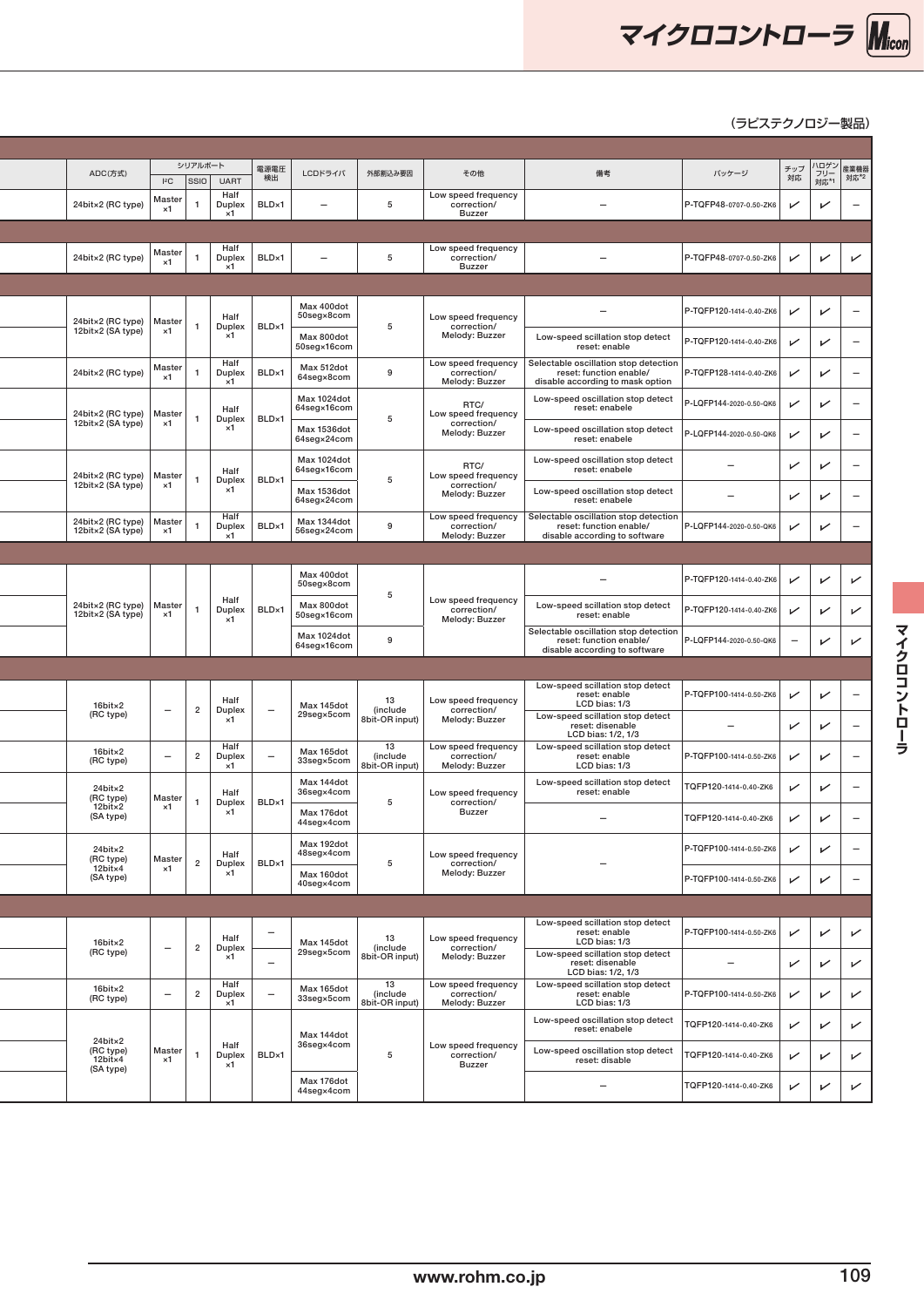<span id="page-10-0"></span>

### **音声再生マイコン(8bit)**

### **8bit ML610Q300(U8 Core搭載)**

| ┃ 標準タイプ 8bitマイコン(産業機器対応) |                  |       |                 |                          |               |                 |   |                                                                                                               |          |                                        |                    |                    |                |  |
|--------------------------|------------------|-------|-----------------|--------------------------|---------------|-----------------|---|---------------------------------------------------------------------------------------------------------------|----------|----------------------------------------|--------------------|--------------------|----------------|--|
| 品名                       | 動作電圧<br>(V)      | ROM種別 | ROM容量<br>(Byte) | データ<br>Flash容量<br>(Byte) | 音声データ格納<br>領域 | RAM容量<br>(Byte) |   | ボート<br>入力出力入出力                                                                                                | 高速クロック   | 動作周波数(Max)<br>低速クロック                   | 最小命令<br>実行時間       | 消費電流<br>(Typ@HALT) | 動作温度<br>(℃)    |  |
| <b>New ML610Q305</b>     | 2.0 to 5.5 Flash |       | 96K             | 2K                       | Flash ROM     | <b>1K</b>       |   | 12<br>$\overline{\mathbf{3}}$                                                                                 | 8.192MHz |                                        | 0.122µs/<br>30.5µs | $2.0\mu A$         | $-40$ to $+85$ |  |
| New ML610Q306            |                  |       |                 |                          |               |                 |   | 15                                                                                                            |          | 32.768kHz<br>(Internal RC oscillation) |                    |                    |                |  |
| ☆ML610Q317               | 2.0 to 5.5       |       | 160K            | 2K                       | Flash ROM     | 4K              | 0 | $\frac{26}{(TBD)}$<br>6                                                                                       |          |                                        |                    | (TBD)              | $-40$ to $+85$ |  |
| ☆ML610Q318               |                  | Flash |                 |                          |               |                 |   | $ $ (TBD) $ $ (TBD) $ $<br>$30$<br>(TBD)                                                                      | 8.192MHz | 32.768kHz<br>(Internal RC oscillation) | 0.122µs/<br>30.5µs |                    |                |  |
| $\&$ ML610Q327           |                  |       |                 |                          |               |                 |   | $\frac{26}{(TBD)}$                                                                                            |          |                                        |                    |                    |                |  |
| ☆ML610Q328               | 2.0 to 5.5 Flash |       | 192K            | 2K                       | Flash ROM     | 4K              |   | $\begin{array}{ c c c c } \hline 0 & 6 & 30 \\ \hline \text{(TBD)} & \text{(TBD)} & \text{(TBD)} \end{array}$ | 8.192MHz | 32.768kHz<br>(Internal RC oscillation) | 0.122µs/<br>30.5µs | (TBD)              | $-40$ to $+85$ |  |
| $\&$ ML610Q329           |                  |       |                 |                          |               |                 |   | $\frac{42}{(TBD)}$                                                                                            |          |                                        |                    |                    |                |  |
| $\&$ ML610Q338           | 2.0 to 5.5 Flash |       | 256K            | 2K                       | Flash ROM     | 4K              |   | $30$<br>(TBD)<br>$\begin{array}{ c c } \hline 0 & 6 \\ \hline \text{(TBD)} & \text{(TBD)} \end{array}$        | 8.192MHz | 32.768kHz<br>(Internal RC oscillation) | 0.122µs/<br>30.5µs | (TBD)              | $-40$ to $+85$ |  |
| ☆ML610Q339               |                  |       |                 |                          |               |                 |   | 42<br>(TBD)                                                                                                   |          |                                        |                    |                    |                |  |

\*1 ハロゲンフリー対応のレイ印はハロゲンフリー対応品をご用意しています。詳細は担当営業にお問い合わせください。<br>\*2 産業機器の用途についてはお問い合わせください。<br>☆:開発中。記載内容は、改良などのため予告なく変更することがあります。